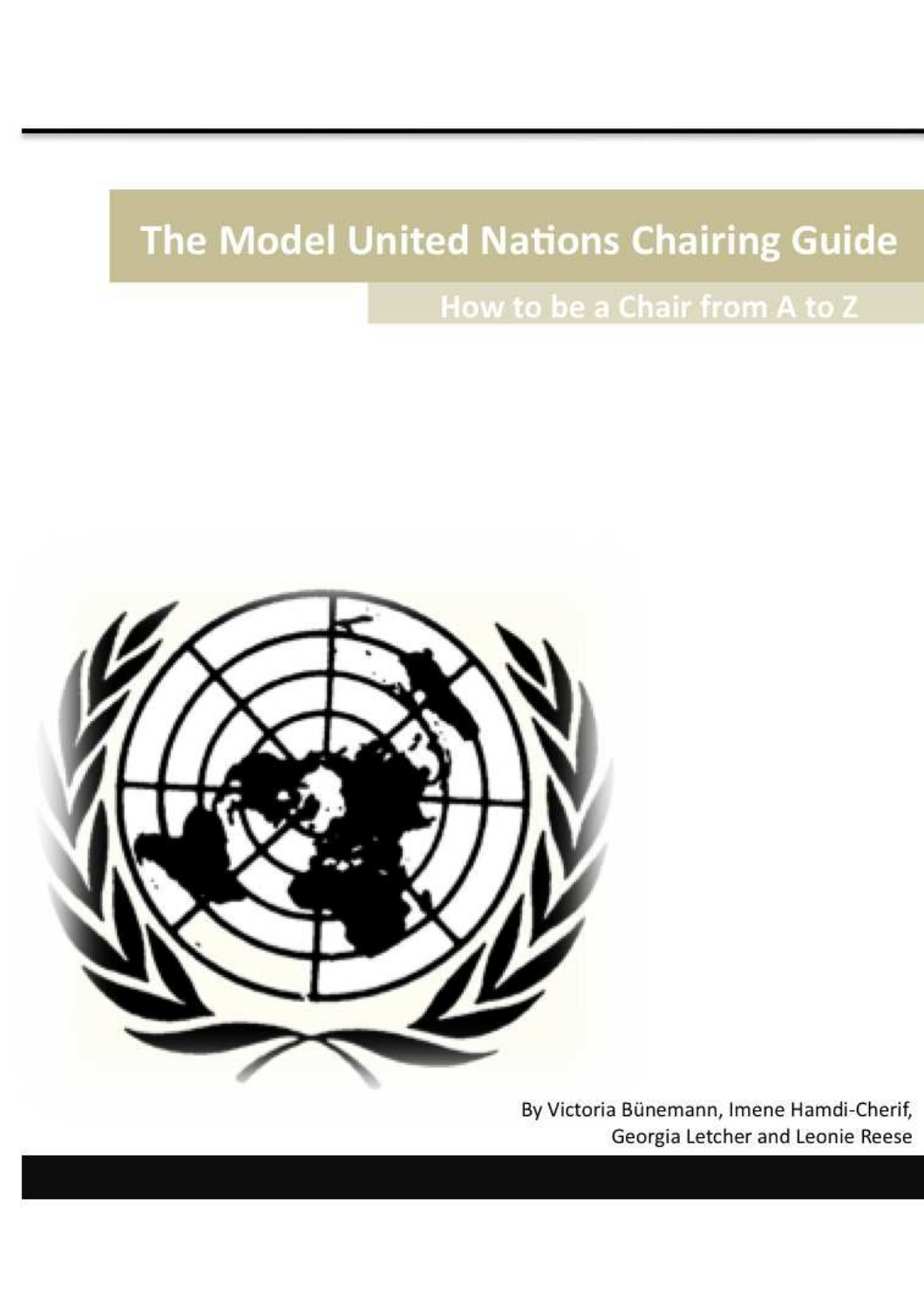# **INDEX**

| 1 INTRODUCTION                                                                                                                                                                                                 | 3                                                  |  |
|----------------------------------------------------------------------------------------------------------------------------------------------------------------------------------------------------------------|----------------------------------------------------|--|
| <b>2 PRE-CONFERENCE</b>                                                                                                                                                                                        | 3                                                  |  |
| 2.1 DIFFERENT POSITIONS<br>2.1.1 THE SECRETARIAT/EXECUTIVE STAFF<br>2.1.2 STUDENT OFFICERS<br>2.1.3 OTHER POSITIONS<br>2.2 RESEARCH REPORTS                                                                    | 4<br>4<br>7<br>8<br>8                              |  |
| 3 AT THE CONFERENCE                                                                                                                                                                                            | 11                                                 |  |
| 3.1 PRIOR TO DEBATE<br>3.1.1 RULES OF PROCEDURE<br>3.1.2 LOBBYING<br>3.1.3 RESOLUTIONS<br>3.1.4 CHAIRING STYLES<br>3.2 DURING DEBATE<br>3.2.1 STOCK PHRASES<br>3.2.2 TASK DIVISION<br>3.2.3 CHAIRING SCENARIOS | 11<br>11<br>12<br>14<br>16<br>17<br>17<br>18<br>19 |  |
| 4 THE TOP TIPS TO REMEMBER                                                                                                                                                                                     | 22                                                 |  |
| 5 APPENDICES                                                                                                                                                                                                   | 23                                                 |  |
| 6 BIBLIOGRAPHY                                                                                                                                                                                                 | 29                                                 |  |

Please think about the environment and do not print this guide unless absolutely necessary.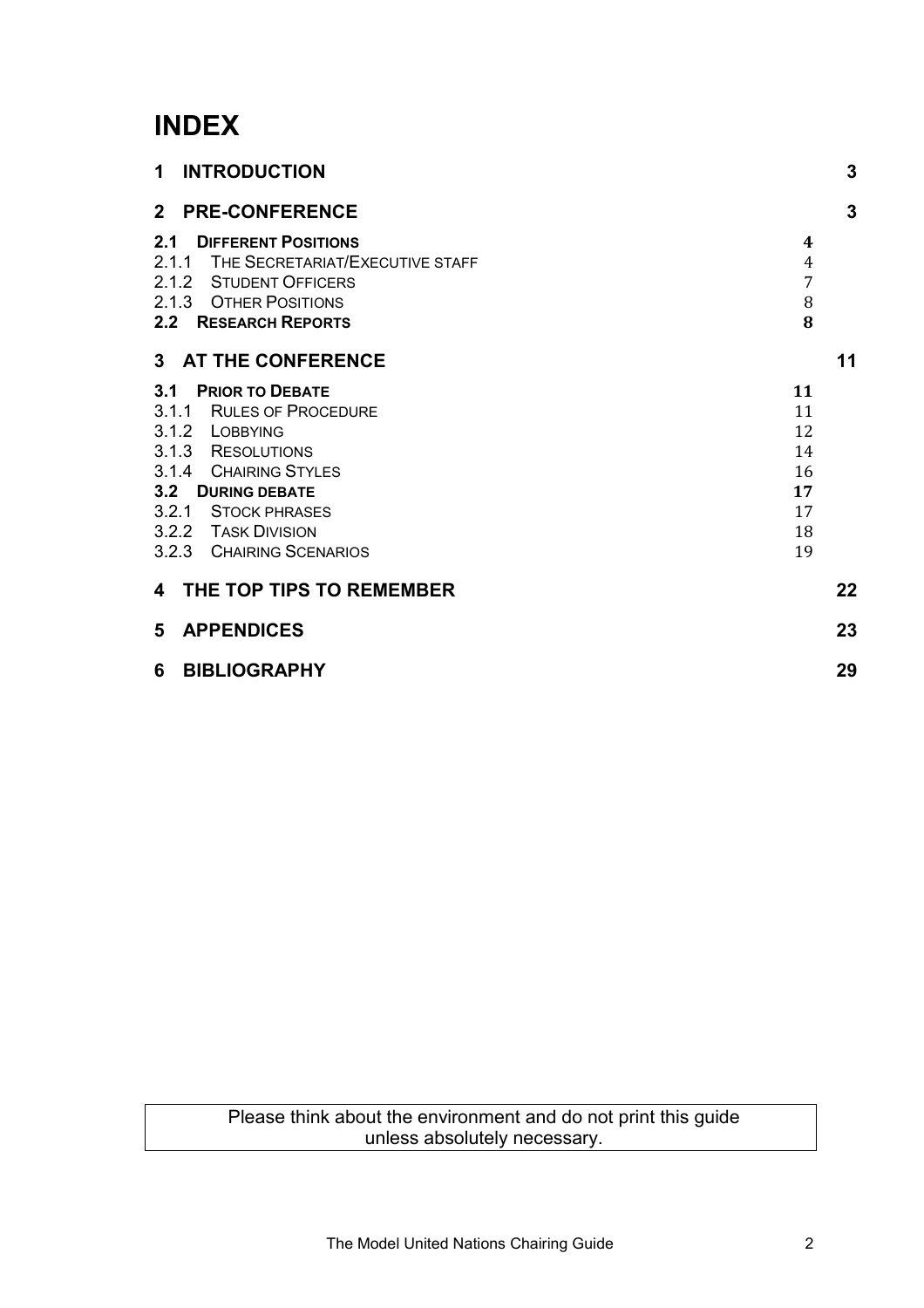## <span id="page-2-0"></span>**1 Introduction**

"*The fact that THIMUN exists to uphold the ideals of the United Nations among the youth is particularly important since it is from the young that we should draw our energy and inspiration as we strive to make the United Nations effective and responsive to the needs of the people worldwide*",

Kofi Annan, the Secretary General of the United Nations from 1997 to 2007 once said. You are about to not only attend a THIMUN-affiliated conference as a delegate, but to introduce new delegates to Model United Nations in the role of a Chair.

Model United Nations gives us the chance to practice tolerance, celebrate diplomacy and mutual respect on an international floor. It is our opportunity to voice our opinion and to share it with the world's leaders. It is our forum to create tomorrow's world leaders. You have been given the unique opportunity to share this experience with other students and to encourage less experienced delegates, to open their door into politics, into diversity, into the future we create.

A Chair or President is the leader of a committee; one, who confidently guides the delegates through debate, one to answer all their questions and one to turn a group of young students into competent delegates of the nations they represent, who are skilfully addressing vital issues of global importance.

Serving as a Chair gives you the great opportunity of stimulating lobbying, coordinating debate and initiating effective resolutions. However, the position also comes with great responsibility. You are the face of the conference to all your delegates. You represent the entire Student Officer team, as well as the Executive Staff, being the link between them and the delegates. You set the tone for the entire weekend. You serve as a role model to the delegates and you will be the one to encourage young students to rise above themselves in diplomatic debate.

Therefore it is especially important for you to act responsibly, to be well prepared and professional at all times. The quality of your Research Reports will determine the quality of resolutions and debate. However, aside of these characteristics, as you will remember from being a delegate, approachable Chairs are the ones who give you confidence to speak and who inspire you. In conclusion you should aim to stimulate rather than intimidate.

All of the above may appear to be an unmanageable amount to keep in mind, but this guide explains your task of serving as a Chair step by step and additionally gives a range of tips to make your Chairing experience the best it can possibly be.

Remember that you have been appointed as a Chair, because you are trusted to be capable of excelling in this position.

Good luck and enjoy!

### **2 Pre-Conference**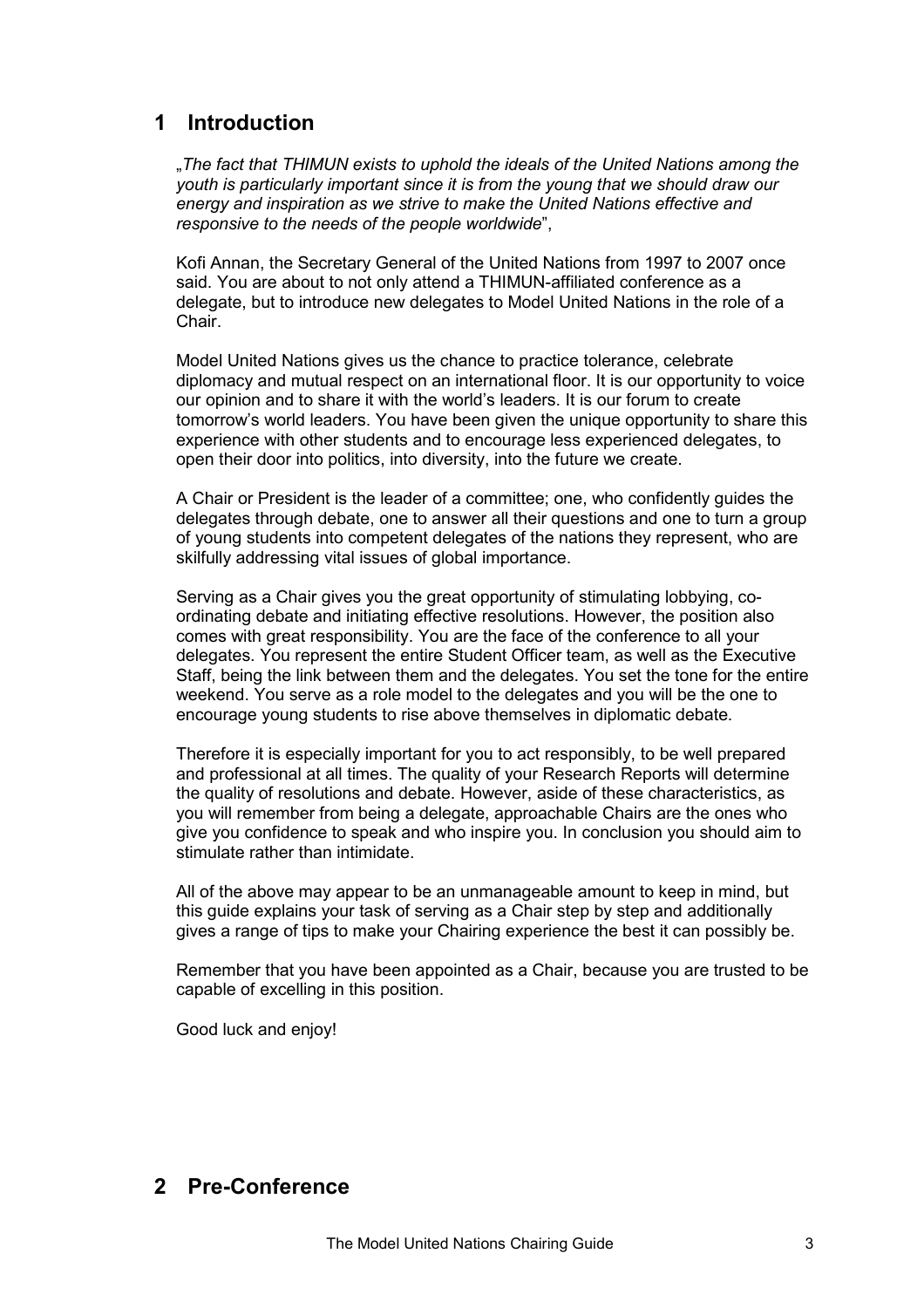<span id="page-3-0"></span>Planning is the underpinning element of any successful project. Whether it be baking a cake or organizing an MUN, planning is essential. This guide aims at providing you with the necessary tools that not only anchor and foster the attributes of an exemplary student officer, but also provide you with necessary tips that align themselves perfectly with the ethos of an inspirational Student Officer. We have split the guide into several sections so as to enable you to acquire an indepth understanding of the issues highlighted in this document. The sections, have been placed in a particular order that aims at enhancing your understanding in a structured manner. We strongly suggest that you consolidate each section before the actual conference, as all the information highlighted in this booklet, is important for beginner chairs.

Prior to the conference, we strongly recommend that you take a folder with you, which should comprise of the following, basic elements:

- 1. This booklet- we are positive, that using this guide as a reference throughout the conference will ensure a smooth and enjoyable experience.
- 2. A number of pens and spare sheets of paper- this may seem like an evident addition to your folder, however, we cannot stress the importance of pens, as they do come in handy!
- 3. USB- a USB is definitely an object that should go into your folder, as in the final debriefing, the executive staff often want a copy of the resolutions, thus saving them on a USB throughout the conference, will facilitate the process.
- 4. Finally, a laptop. They can be used to project resolutions digitally and amendments can be made in much more eco-friendly and practical manner.

#### **2.1 Different Positions**

#### **2.1.1 The Secretariat/Executive staff**

At the peak of the Student Officer (StOff) pyramid, stands the Executive team which is composed of: *The Secretary General and the Deputy-Secretaries General.* These positions lie at the core of the conference and set the groundwork and platform for the conference to take place. The respective duties of the positions highlighted above are outlined below:

#### *2.1.1.1 Secretary General*

The role of the SG, is one which ultimately assumes the most responsibility. As a whole, an exemplary Secretary General, will need to have the following distinctive attributes:

#### **Leadership**

An inspiring and admirable leader is one, which makes the key transition from being **good** to becoming **great**. A Secretary General should have no doubt he/she will bring about change and innovative ideas to the conference, which will enhance this crucial transition, within every member of the BOD.

#### **Ambition**

#### **Dedication stems from motivation, and motivation is derived from**

**ambition.** By placing ourselves in the virtual sphere of a Secretary General, we come to the simple conclusion, that the three characteristics outlined above as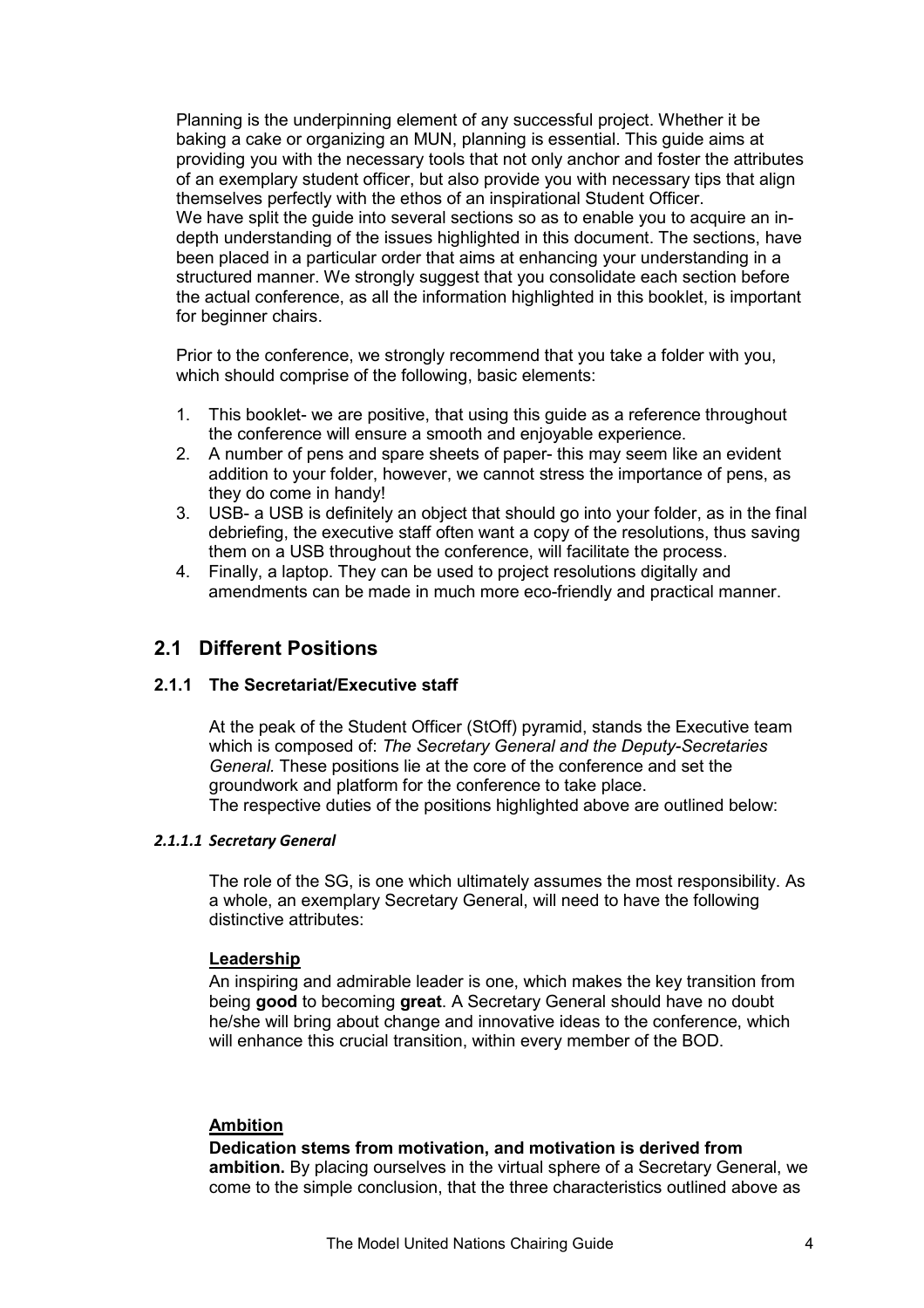well as values revolving around the ability to strive for excellence, are ones which align themselves perfectly with the ethos of an exemplary leader.

#### **Time Management**

**Time is of the essence**, and one needs to be able to manipulate their schedule so as to allow him or herself to perform to the best of their ability. A secretary general will have to oversee the selection of issues as well as supervise the organization process as a whole; in addition the SG will have to remain in close and constant contact with MUN directors and the Board of Directors. Communication is of utmost importance, thus time management is essential.

#### **Charisma**

**Charisma** is essential if one is to take up this role. If one is driven by the prospect, of one day being able to accomplish the millennium goals and is eager to **give time, share skills, and promote human rights,** then they can feel at home within the MUN sphere.

#### **Knowledge**

The SG needs to have in-depth knowledge of what running an MUN conference entails. They need to be politically aware and have a profound interest in political affairs, as they will play a significant role in drawing up the provisional list of issues.

As a whole, the Secretary General will oversee all the activities taking place both in the pre-conference period and during the conference.

The SG will also be required to deliver a speech both at the opening and closing ceremonies. $1$ 

Prior to the conference The Secretary General will work very closely with the Deputy Secretaries-General, MUN Directors and often the President of the General Assembly. He or she will be actively involved in the selection of Guest Speakers and the division of issues and all decisions will have to go through the SG.

At the actual conference, the Secretary General will have to assist the Student Officer briefings and debriefings as well as greet the MUN Directors and guest speakers, and respond to any queries they should have with regards to the conference, and on a more general note, will be ultimately responsible for everything.

#### *2.1.1.2 Deputy Secretaries-General*

 $\overline{a}$ 

NB: It is important to keep in mind that each conference has a unique structure. This section can be seen to outline the general responsibilities of those involved in the executive teams and not solely Deputy Secretary Generals.

<sup>&</sup>lt;sup>1</sup> In the opening ceremonies, the speech often revolves around the theme for the conference and its relevance to today's evolving society. However, the final speech sums up the conference, outlines a number of highlights and thanks all members, which helped organize the conference.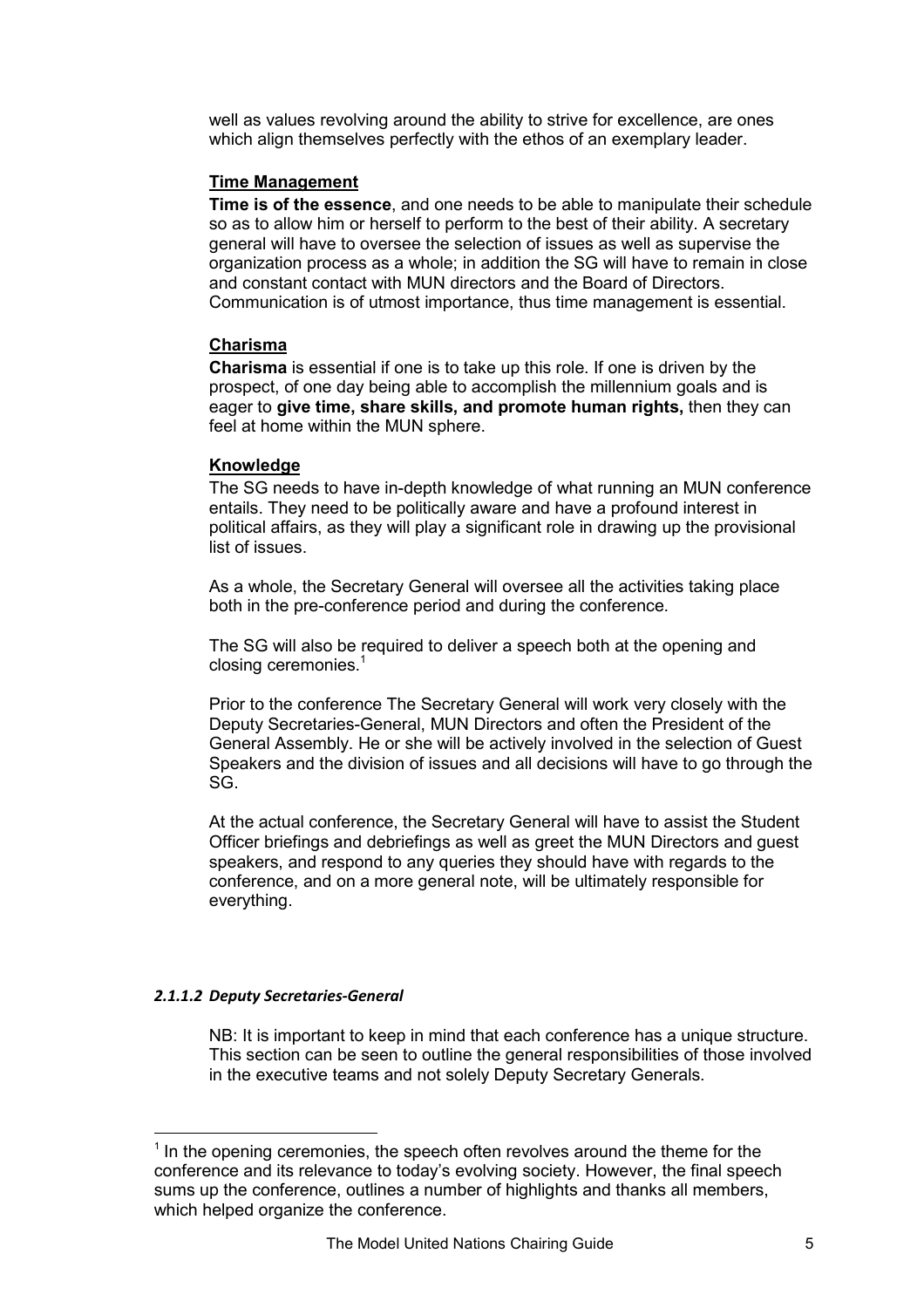The Deputy-Secretaries General can be seen as the closest *aides* of the Secretary General. They are there to assist the SG in managing the operations of the secretariat as well as assuming any responsibilities of the SG in the absence of the Secretary General. They are there to help enhance and supervise the coherence and structure of the conference.

If we are to look at this role in more detail, the DSG's are often put in charge of drawing up the provisional list of issues and are the interface through which the external Student Officers and the Secretary General communicate. The Deputy Secretaries-General are to be assigned a number of forums for which they will be ultimately responsible prior and throughout the duration of the conference: The duties of the DSG'S prior to the conference, entail the following:

The Deputy Secretaries-General will be reviewing applications for Student Officer positions at the conference along with the Secretary General.

They will then communicate the results of the applications to **all** candidates.

They will produce documents highlighting what is to be expected of the chairs, notably-the structure of the research reports and guidelines which are to be abided by (i.e. plagiarism policy).

They will set deadlines for research reports and shall answer to any questions the Chairs may have with regards to any of their responsibilities prior and during the conference.

They will review the research reports (review standard of work, structure and plagiarism).

They will produce a booklet for the StOff team highlighting procedural matters specific to the conference as well as schedules and important information.

Moreover, they will work collaboratively with the Secretary General, must foster the same attributes as the SG and will also be delivering a final speech at the Closing Ceremonies, summing up their experience, and most importantly acknowledging the work carried out by the SG.

Furthermore, the Secretariat will also put together a workshop lead by themselves for Student Officers, where they will brief the chairs on what is expected of them and on any particular rules of procedure, which are of utmost importance. They will also put together a number of workshops for aspiring delegates of StOff members. Their role will not be to necessarily run them, but to organise who will run them and how they will be structured.

On a final note, The DSG's main focus are administrative procedures with the secretariat, however their responsibilities branch out to the duties outlined. At times, when assuming such a responsibility, one might feel inundated with work, however this justifies the importance of teamwork and communication skills with the rest of the Student Officer team.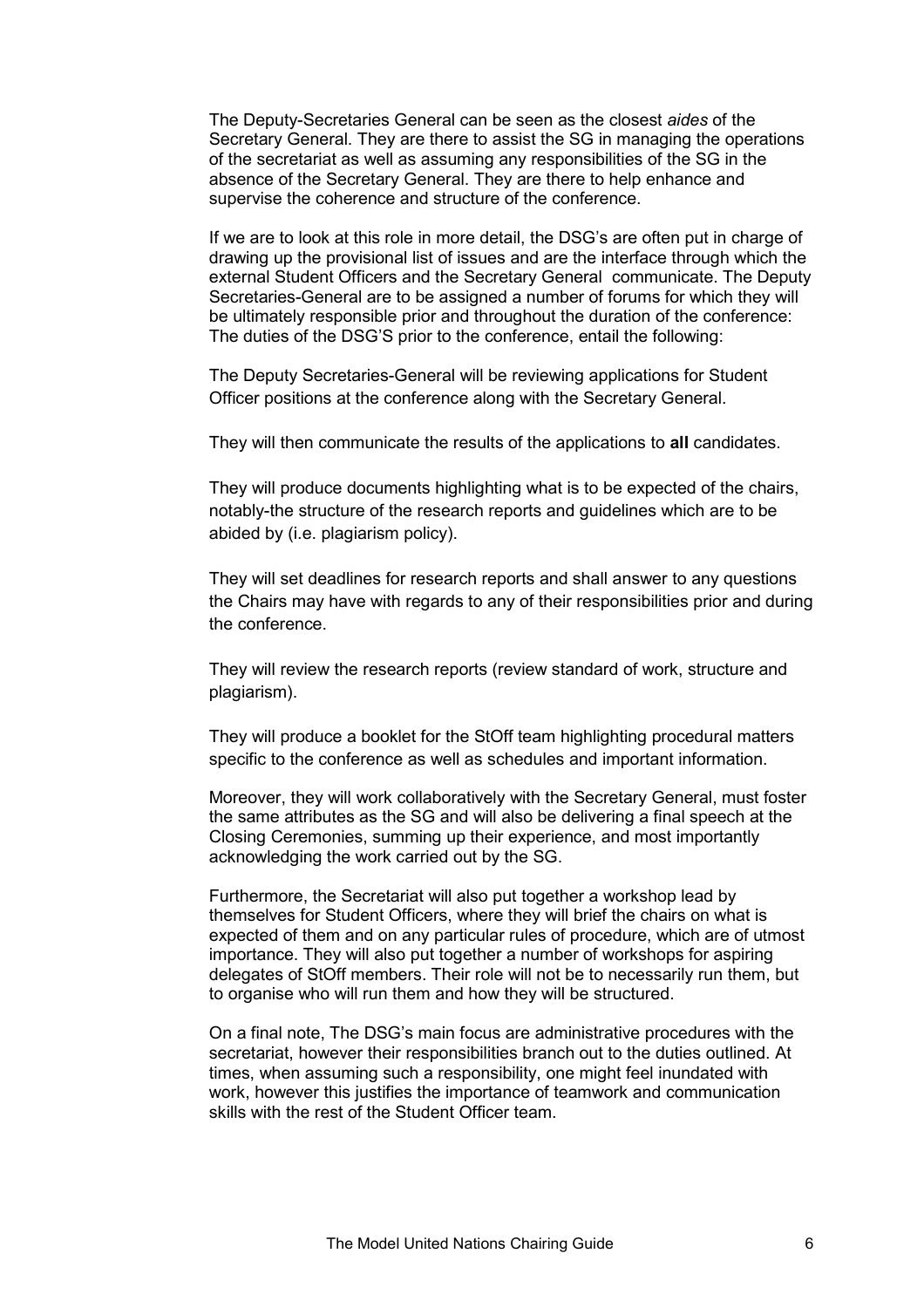#### <span id="page-6-0"></span>**2.1.2 Student Officers**

#### *2.1.2.1 President of the General Assembly*

As can be deduced from the title given to this post, the President is ultimately responsible for all activities within the General Assembly. Prior to the conference, the PGA will oversee all preparations made by his fellow chairmen in the committees within the General Assembly. He shall update the Secretariat on the developments made within the Committee and shall be in charge of drawing up the agenda (including deadlines and necessary information) for his fellow chairmen.

At the actual conference, the President will declare the **opening** and **closure** of the conference at the respective ceremonies. The President will preside during the opening and closing ceremonies and will have met with the Secretariat prior to the conference so as to run through the agenda for the ceremonies. When the sub-committees are in session the president will be answering to any queries made by his fellow chairmen and supervise all activities during the GA. The president will chair the plenary sessions and has the right to:

- 1. Declare the opening and closure of the plenary session,
- 2. Decide the point at which debate should adjourn ,
- 3. Direct discussions during the plenary meeting ,
- 4. Accord the floor to delegates ,
- 5. Ensure obedience to the rules of procedure by all delegations,

In short, the President will have complete control on all items under discussion during the plenary, and can restrict/influence many factors during debate such as the amount of time a speaker may take the floor, the time spent on the discussion on an issue and other items of such matters.

#### *2.1.2.2 General Role of The President in an assigned forum*

The president is ultimately responsible for the activities in his/her forum. The President will review the research report(s) submitted by his/her deputy and will be in direct communication with the Secretariat prior to the conference. He/she will also support and help his/her deputy in answering any questions the deputy may have. In addition, at the conference, in the President's respective forum, he/she is the leading figure of authority; therefore the house will answer to their commands. If he/she proves to be a stern yet exemplary leader, therefore, the characteristic highlighted above in relation to those of a Secretary General, also have a high degree of relevance to a respected leader.

At the conference, the President (along with the deputy) will attend the Student Officer briefings and debriefings, in which (in the former) they will be given necessary information with regards to timetables and procedural matters and in the latter, will be given a chance to submit some form of evaluation to the Secretariat with regards to that conference day.

Within the confines of their respective committee, the President will brief the house the programme for the day. It is advised that the President takes on chairing responsibilities before the before the deputy. The President will be in control of all activities within the forum however will answer to the commands of the DSG in charge of that forum (these commands include, when to adjourn for lunch and other practicalities of that matter).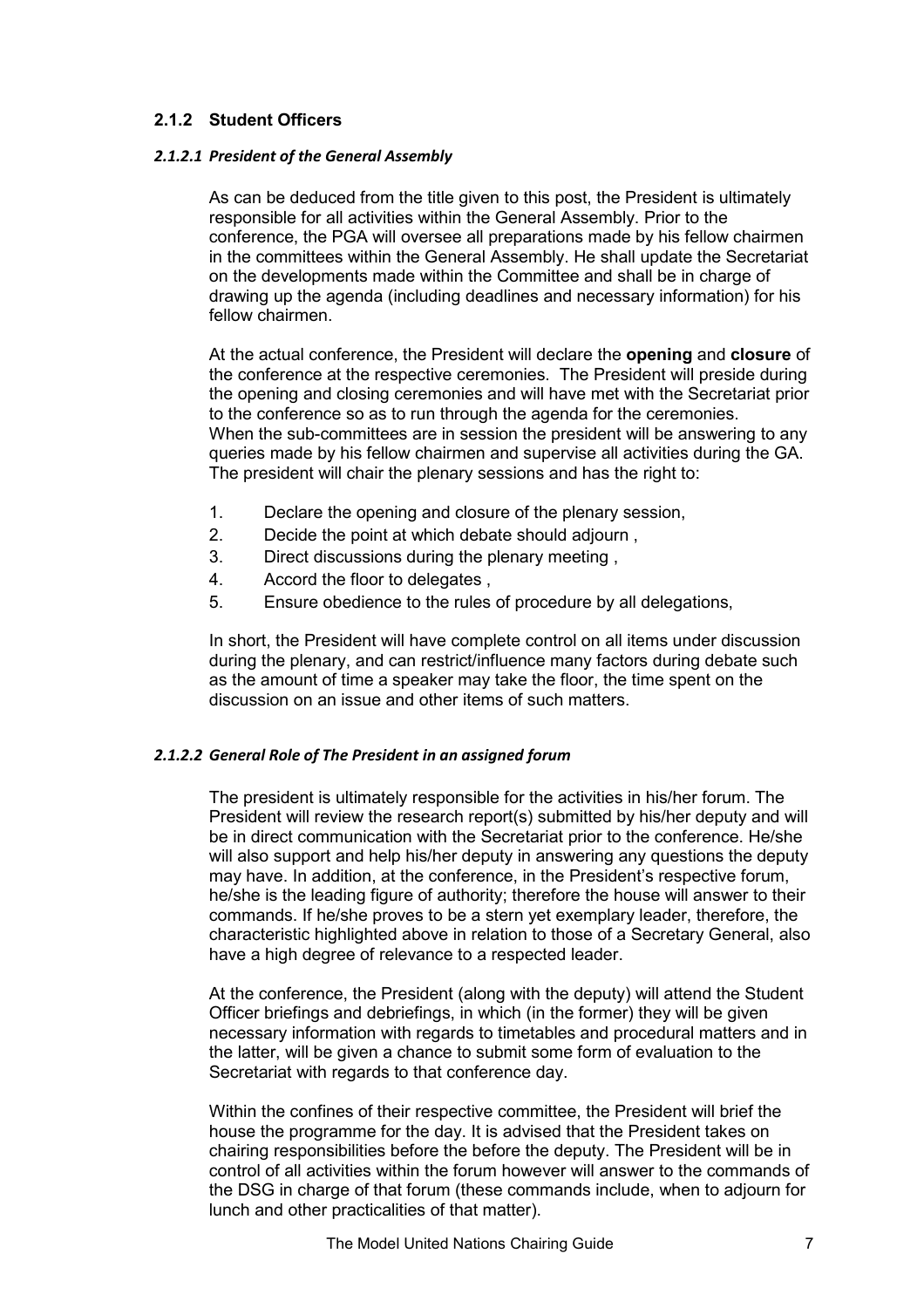<span id="page-7-0"></span>The President will be responsible for maintaining complete control of the house at all times.

#### *2.1.2.3 General Role of the Deputy- President in an assigned forum*

The Deputy assumes less responsibility than the President, however both these position carry out the same core functions. The Deputy will be required to produce research reports and chair during debate. They will attend the briefings and debriefings along with the President, and if the President is to be absent at any point during the conference, the Deputy is to assume the President's standard responsibilities. The President may delegate jobs to the Deputy; therefore teamwork and collaboration are essential elements.

#### **2.1.3 Other Positions**

#### *2.1.3.1 Advisor on the Advisory Panel*

*2.1.3.2 Judge on the International Criminal Court* 

#### *2.1.3.3 Prosecutor on the International Criminal Court*

#### **2.2 Research Reports**

Firstly, one of the key responsibilities that somewhat define the role of a Chair, is the production of research reports, which aim at preparing delegates for the conference. A research report can be defined as "a document, which provides your delegates with all the core information, which acts as a platform for them to build upon thus come up with solutions to the issues at hand".

The following structure will permit you to produce a well-structured research report, which will most definitely enhance the preparation of the delegates.

Note: This a formal piece of writing, so a formal register should be used at all times.

#### **Introduction**

In this section your aim is simply to introduce the topic with particular relevance to the prominence of the issue at hand in today's world, its origin and what the issue revolves around. You could also let the reader get a glimpse of what is to be expected in the research report. If you would like to emphasize certain words or phrases use *italics*, for sub-headings stick to **Bold.** Make sure to maintain a consistent structure throughout your research report (this structure may be stipulated by the conference).

#### **Definition of Key Terms**

In this section you simply explain the meaning of a number of terms which either may prove to be difficult to understand to a number of delegates and require further explanation or are simply of high relevance to the issue and will be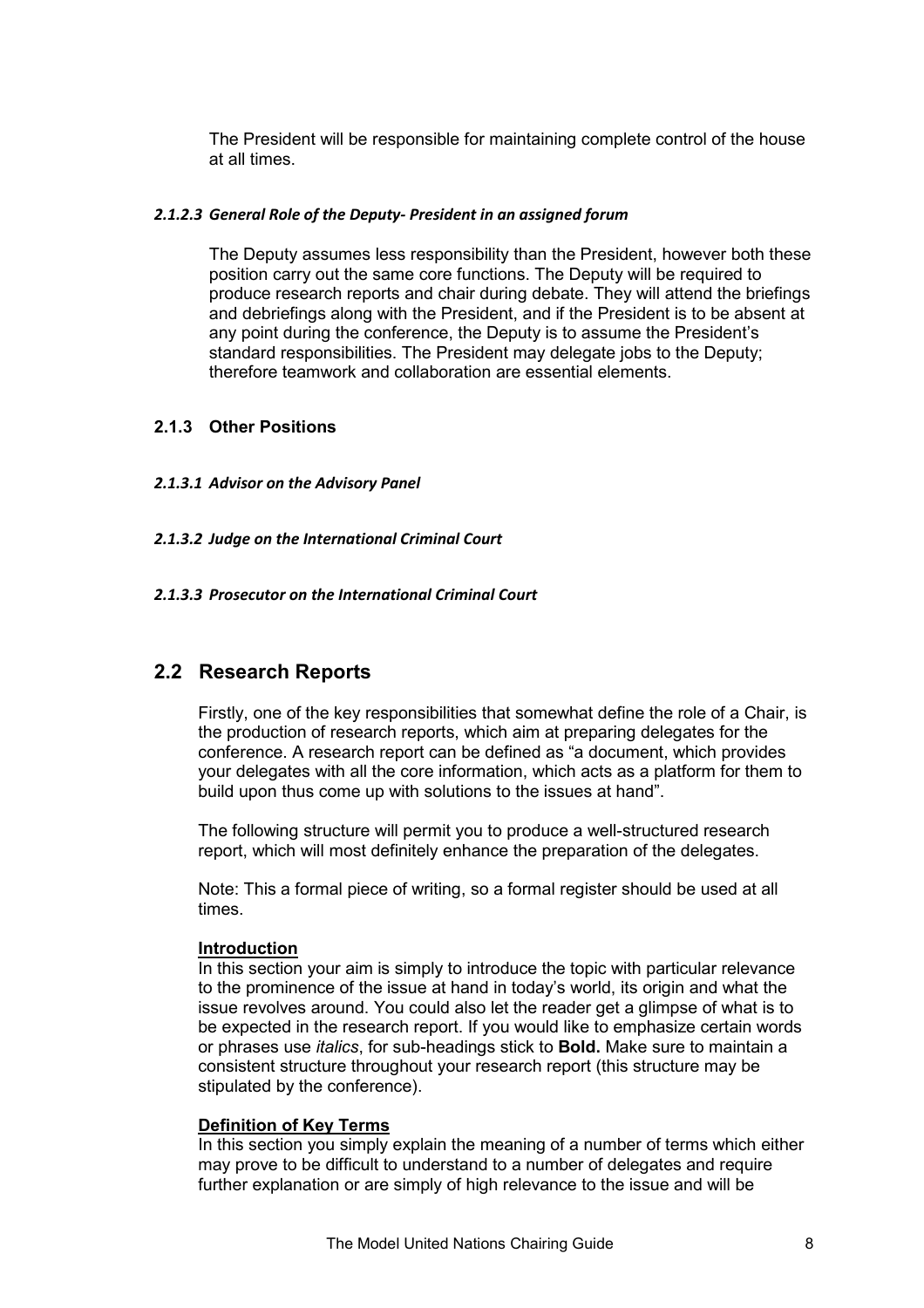referred to throughout the report, therefore a clear definition would enhance the understanding of the report.

If the definition is taken directly from another source, please credit the source (in the Bibliography), as there is zero tolerance for plagiarism within the MUN.

#### **General Overview**

This is often the largest section of the research report, seeing as it provides the reader with detailed information highlighting:

- 1. What the issue is essentially about (in greater detail than was outlined in the introduction)
- 2. The origin and history of the issue
- 3. The current situation, including:
	- What has been done up to this point
	- Is the situation worsening or getting better? If one or the other, in which regions is the issue is still prominent?
- 4. Other forms of representation (so as to support the information highlighted in the report) can be used such as:
	- Statics (represented graphically or in a tabular form)
	- § Diagrams (pictures, barometers, etc)

#### **Major Parties Involved**

In this section, you should focus on the "parties" that play a significant role in the issue. These may be countries, companies or Non-Governmental Organizations (NGOs). The views of each entity should be clearly stated and elaborated upon. Any measures taken by the parties in relation to the issue should be stated. Try to stick to a small number of significant parties, in other words, ones that influence the direction and path of the issue.

#### **Timeline of Key Events**

This section should be short and concise, and should only highlight events which play a role in defining the existence and development of the issue at hand. This section should be presented in a clear and coherent manner, preferably in a 'column form' whereby a date and the title of the event are present, only. For example:

Issue: Democratic People's Republic of Congo

- **May 2005** A new constitution is decided upon and implemented by the government
- **July 2006** Elections are held. There are no clear majorities, thus elections named redundant. A run-off is held.

#### **Previous Attempts to Resolve the Issue**

This sub-heading speaks for itself. In this section, you should highlight any measures which attempted at resolving the issue, and who (which nation or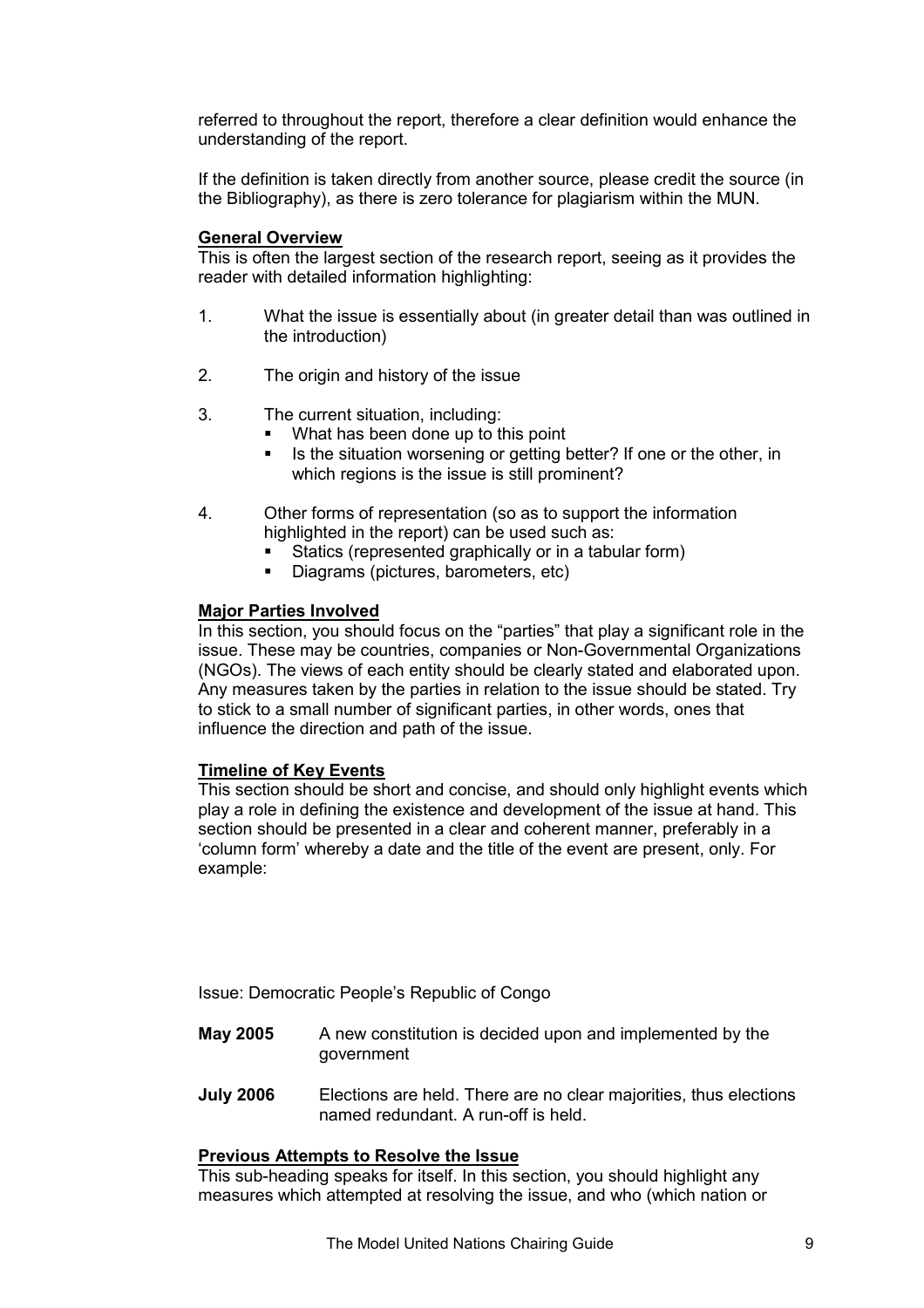entity) made these attempts. You should evaluate their success and comment on any follow up these attempts received, for example: Did they influence the situation today or not? Will these measures be taken in the future?

It is strongly advised, that you make reference to any treaties or resolutions which are directed towards tackling the issue at hand. Evaluate such documents too, in terms of the causes for their success or failure, as this may enhance the work produced by the delegates.

#### **Possible Solutions**

In this section you simply suggest a number of possible solutions that may resolve the issue. You are not to suggest any perambulatory or operative clauses and this section should merely set the groundwork for delegates to build upon. If, via research, you have come across treaties or resolutions that prove to be possible solutions, do not forget to file them into the appendix section.

#### **Appendix/Appendices**

In this section you may choose to include the following:

- 1. Treaties or Resolutions related to the issue,
- 2. Documents or useful articles highlighting the issue,
- 3. Useful websites,
- 4. Relevant books or any other useful sources.

Keep it concise and ensure that only relevant information is included.

#### **Bibliography**

This section is an essential element of your research report. You should aim to cite all the sources (i.e. books, documentaries, pictures, and websites) that have helped you in the process of writing the report. All quotations need to be cited. The bibliography can be written under the MLA7 format. This can be found on the following website: www.easybib.com.

Note: Plagiarism i[s viewed as a majo](http://www.easybib.com/)r offense at all THIMUN affiliated conferences. It can lose a student officer their position. Keep this in mind when carrying out research and make sure to assemble all your sources correctly.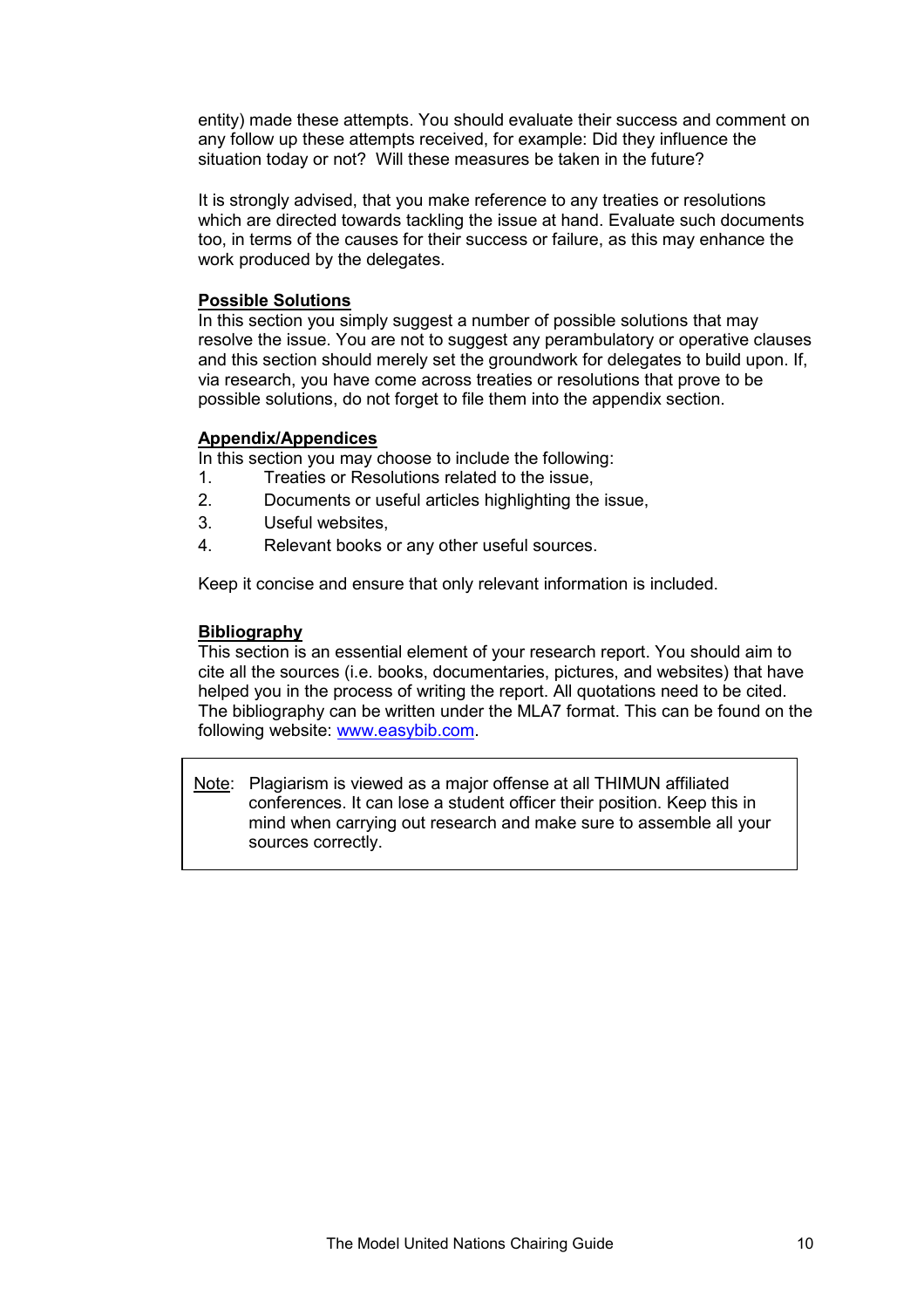### <span id="page-10-0"></span>**3 At the Conference**

#### **3.1 Prior to Debate**

#### **3.1.1 Rules of Procedure**

The rules of procedure are your guidelines to debate. It is important, as a Chair that you know what they are so that you can explain them to delegates and, more importantly, you can react confidently to any situation.

The rules of procedure mainly consist of motions and points. Keep in mind that no motion or point may interrupt a speaker (except a Point of Personal Privilege pertaining to audibility). The various motions and points are explained below.

#### Motions

#### Motion to Move to Previous Question

This is more commonly known as a motion to move into voting procedures. This must be backed by a "second" and can be objected. However, it is up to the Chair to decide what is appropriate. Keep in mind the amount of time an issue, resolution, clause or amendment has been discussed and whether there is the potential for more debate.

If in closed debate and in time in favour this motion signals a move to time against.

#### Motion to Extend Debate Time

This simply means to allow more time for debate on a resolution, clause or amendment. Again the Chair has the final decision. Take into account the amount of time already given and try to gauge the mood in the committee. Would it make the house rowdier if debate time was extended or would it produce more high quality debate?

#### Motion to Table a Resolution

This would mean to put a resolution aside until recalled into debate. For this to occur the person who called for the tabling of the resolution can take to the floor to make a speech about their reasoning. There can be time in favour and time against this proposal. Then a vote must be held. A 2/3 majority is required to pass the motion.

This motion is rare and time consuming. It would be more practical to ask the delegate if there are any changes that he/she considers necessary for debate to continue on the resolution and evaluate the situation from there.

#### Motion to Reconsider a Resolution

This is the motion to recall a tabled resolution to debate. This would require a 2/3 majority. However, if the house decides to redebate or continue debate on it, this resolution must come last as other, undebated resolutions have priority.

#### Objection to the Main Motion

This occurs when a delegate objects to the debate, for reasons such as it infringes on their national sovereignty. The delegate that proposed the motion can then have a short speech. It would then be voted upon and would require a 2/3 majority.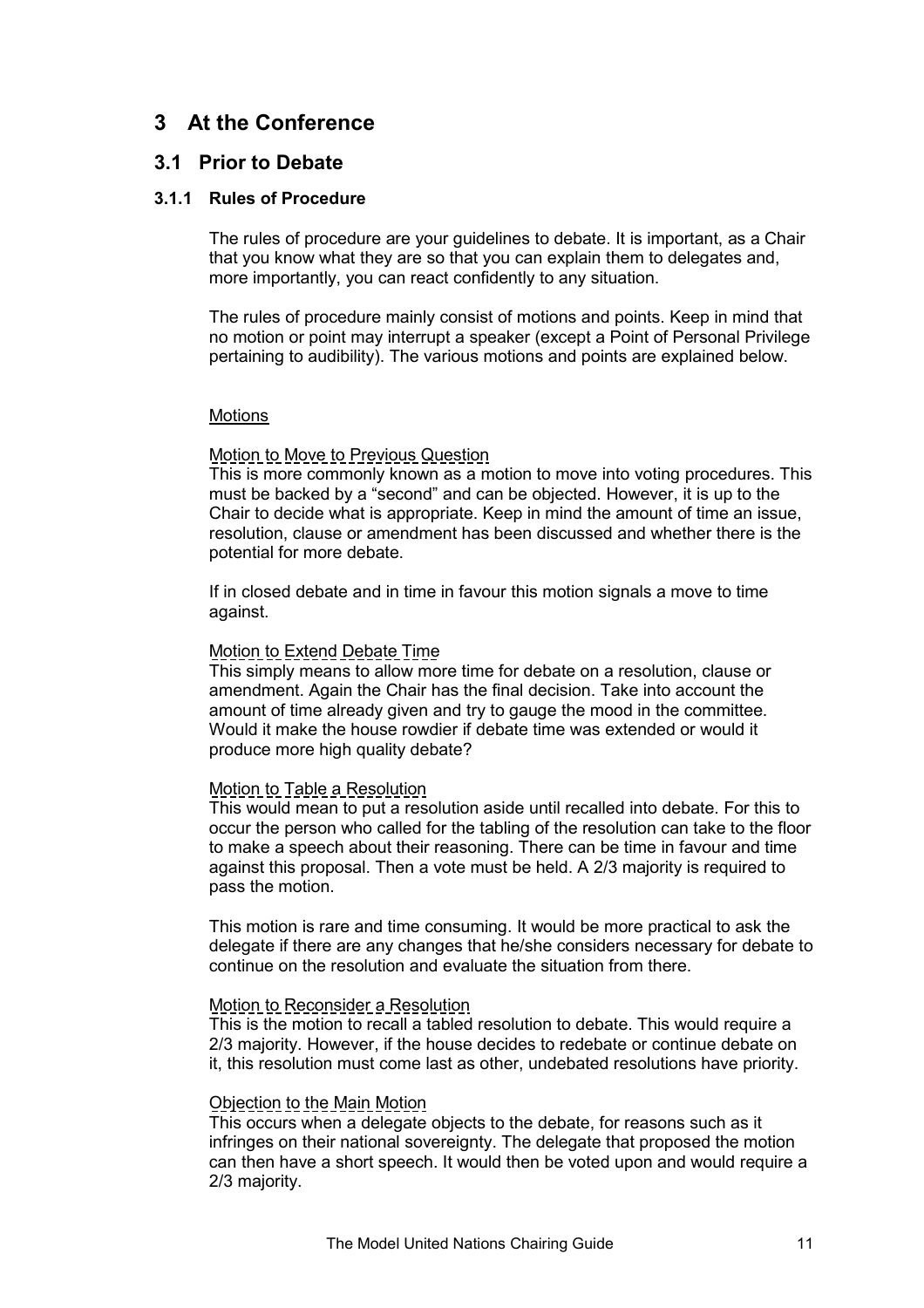<span id="page-11-0"></span>This motion is generally discouraged as it is destructive and generally inappropriate.

#### **Points**

#### Point of Personal Privilege

This refers to the delegates' wellbeing and comfort in the committee room. It may be called out for some of the following reasons: the room is too hot/cold, the delegate cannot hear the speaker. This point may disrupt a speaker only when due to audibility.

#### Point of Information (to the speaker)

This is simply a question that is asked to the speaker concerning the content of a speech or other issues relevant to debate. The point must be phrased as a question and the delegate asking must remain standing whilst the question is answered, out of respect for the speaker. This point must not be abused by delegates wishing to make a speech.

There may be a "request for a follow up". This means the delegate wants to ask another question. Depending on the conference this may or may not be allowed by the Chair. No direct dialogue between delegates is allowed in between; the question is asked and then the answer is given.

#### Point of Information (to the Chair)

This is a question addressed to the Chair, pertaining to anything other than the rules of procedure. So it may be about lunch break, or asking the Chair to clarify a decision that was made.

#### Point of Order

This refers to the rules of procedure, but pertains to decisions made by the Chairs. It could be to disagree with a decision the Chair made or to ask about the rules of procedure. This is a non debatable point.

#### Point of Parliamentary Inquiry

This is similar to a point of order, but is a question about the rules of procedure and does not pertain to decision made by the Chair.

#### **3.1.2 Lobbying**

Lobbying is an extremely important aspect to any conference and should therefore not be overlooked. As a Chair your job is to provide as much assistance as possible to ensure the best resolutions are produced from the lobbying time. The lobbying process will be explained below, as well as an idea of what the Chairs should do at each stage. Keep in mind that every conference and committee has its own procedure for lobbying, but the essential idea is always the same. That is, the main objective of lobbying is to produce good quality, consistent resolutions ready for debate.

#### Ad Hoc Committees

In general committees that have Ad Hoc debate (debating with clauses and not resolutions) are given less lobbying time. This is simply because delegates do not need co submitters for their clauses, which are submitted as amendments.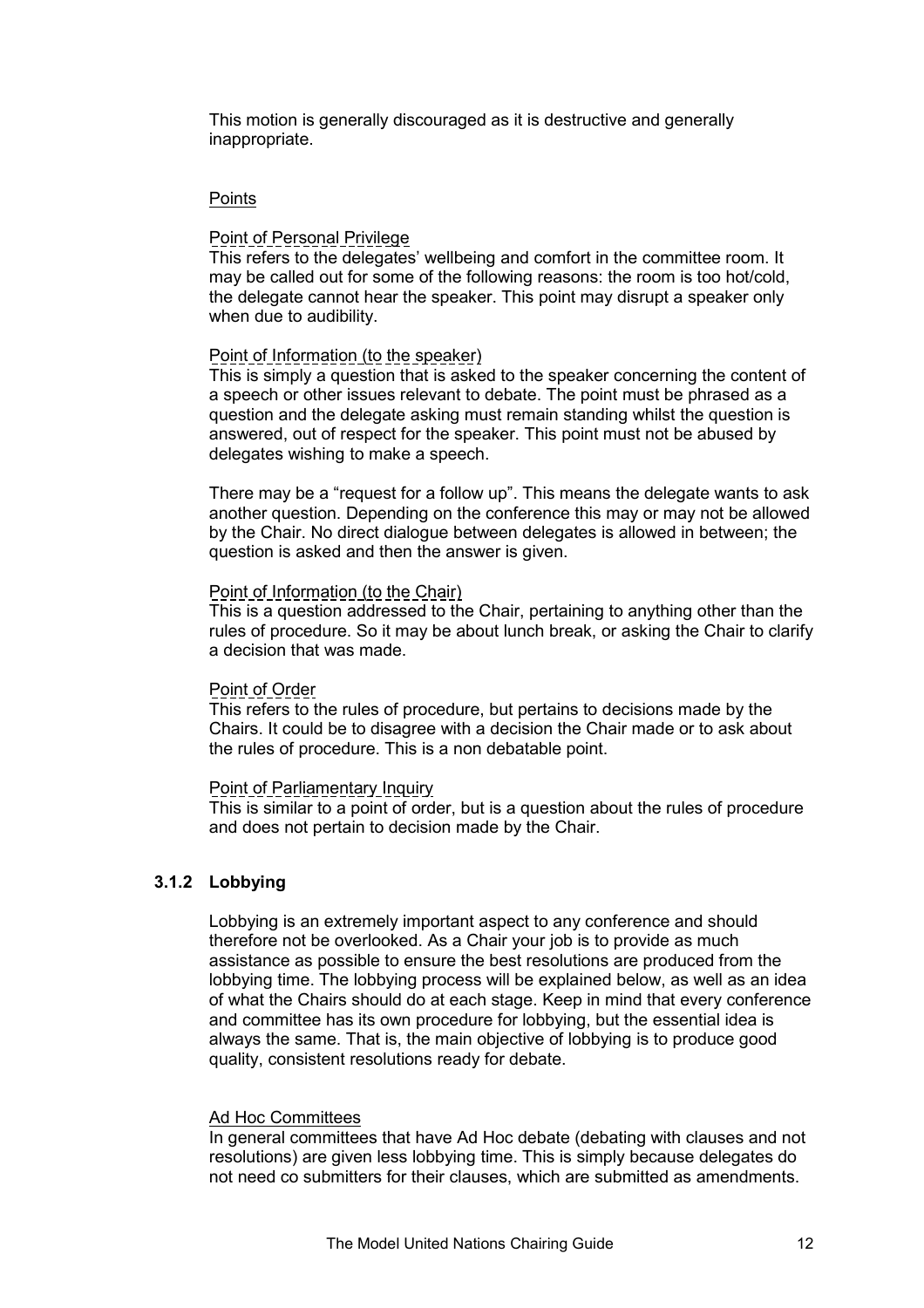Therefore debate can start sooner and more time can be given to discussing a wider range of clauses.

#### Non-Ad Hoc Committees

These committees are generally given much longer to lobby (at least two or three hours). The general structure of lobbying is:

1. **Chair takes role call** 

#### 2. **Chair explains how much time will be given for lobbying and how it works (if necessary)**

#### 3. **Chair divides delegates according to issues**

This means that whichever issue a delegate has written a resolution on or is interested in contributing towards will be put into the group discussing that issue. Splitting the committee up in this way speeds the lobbying process up and ensures that everyone concerned with an issue has a say. It also helps you to keep track of which issues are most popular and how many resolutions there are on which issues.

#### 4. **Delegates begin lobbying process**

#### 5. **Chair keeps track of how many resolutions, on which issues, and main submitted by who**

Make sure you keep a constant check on the resolutions and who is writing them. This will help you keep control of the committee and allow you to follow the process and estimate how long it will take. All this will contribute to your planning for when to begin debate.

#### 6. **When delegates finished with resolution, Chair checks formatting and content for suitability**

It is important for you to check all resolutions before they are taken to the Approval Panel as this generally saves time for the delegates and for the process in general. Check that the formatting is correct or at least consistent (see example resolution). You can also check that delegates maintain the correct language and do not refer to any specific monetary values (for example they cannot state that \$10,000 will be given to Amnesty International. It is presumed in MUN that the UN has unlimited funds). It is also good to help delegates by making suggestions on how they could improve clauses, thus potentially raising the standard of the resolution, and subsequently, debate.

#### 7. **Resolution passes through Approval Panel process**

#### 8. **Chair makes sure that they have a record of how many delegates are present in the committee**

This is to be able to obtain the correct amount of copies of the resolution for debate.

 Note: Remember that delegates are not obliged to co-submit a resolution just because they agree with it. In many cases delegates co-submit simply to see the resolution debated.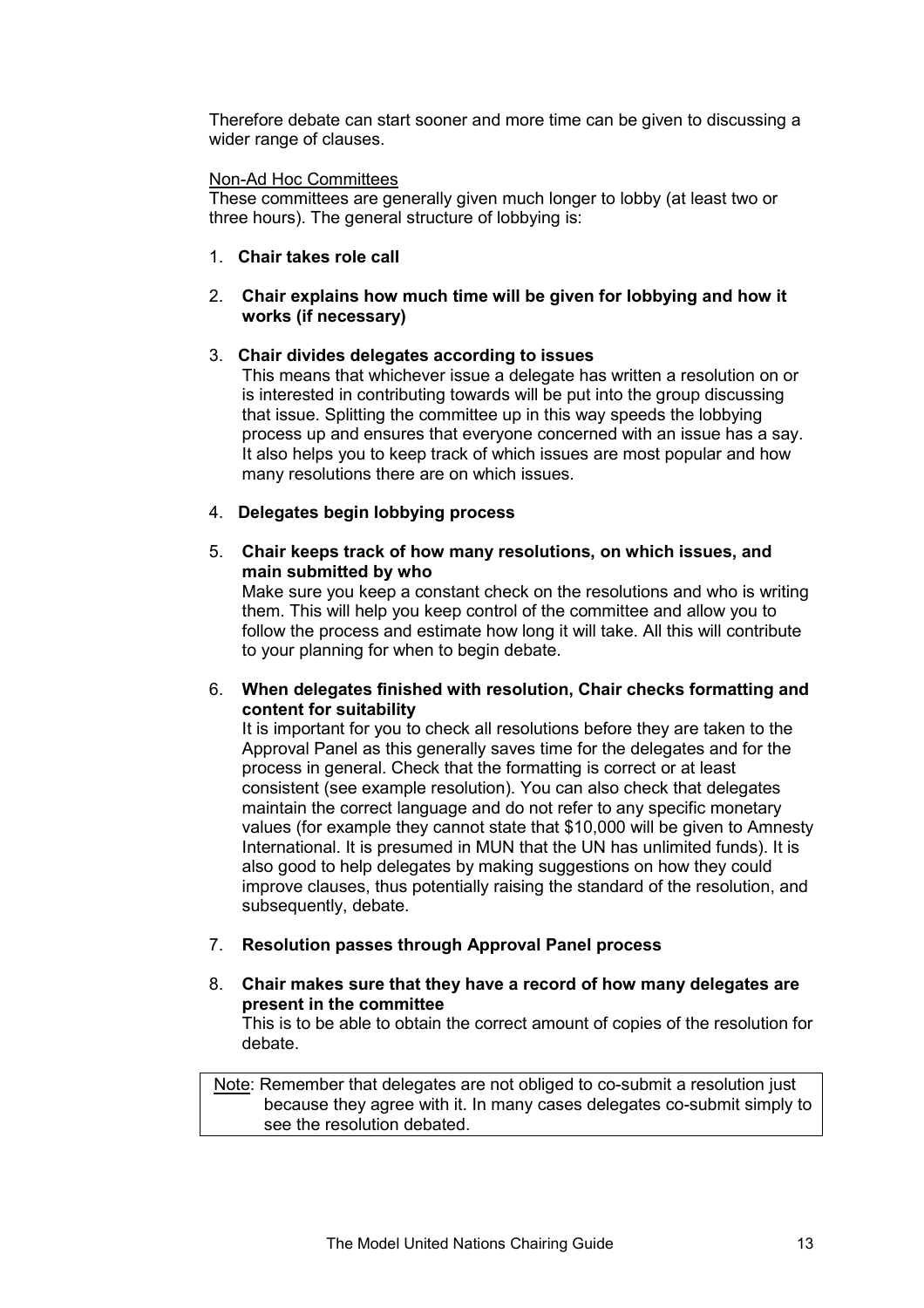#### <span id="page-13-0"></span>**3.1.3 Resolutions**

A resolution is a key aspect to debate; it makes or breaks it. It is important that it is clearly formatted and that the content is appropriate and coherent. Essentially a resolution is made up of two parts; the perambulatory clauses and the operative clauses and it runs like one long sentence. This is reflected in the punctuation, where a full stop only comes at the end (see example resolution).

#### Perambulatory Clauses

Known in short as "preams" these are the clauses where delegates recognise facts and figures, the efforts of certain nations or organisations and an overview of the issue's in general. Generally these are shorter than operative clauses. They begin with a cursive word and end in a comma. Words that are commonly used to start off a pream are:

| Recognising         | Reaffirming      |  |  |
|---------------------|------------------|--|--|
| Noting              | Observing        |  |  |
| Noting with concern | Fully aware      |  |  |
| Realising           | Deeply concerned |  |  |
| Recalling           | Expecting        |  |  |
| Welcoming           | Approving        |  |  |

As a Chair your job is to check the format of preams and to make sure they are not too biased, as the objective of a pream is to recognise its situation. Preams are where the names of Non Governmental Organisations or any relevant charities are written out in full, with the acronym in brackets after. Only after that point can they be referred to in acronym form.

#### An example pream is:

"*Welcoming* charities such as, but not limited to, Save the Children, USAid, Oxfam and United Nations Educational, Scientific and Cultural Organisation (UNESCO) and their views and actions,"

#### **Operative Clauses**

Operative clauses are where the solutions are presented. These are usually longer because of the detail required. They must be numbered and begin with an underlined word or phrase. They must end in a semi-colon. Some commonly used phrases for beginning an operative clause are:

| Asks            | Requests         |  |
|-----------------|------------------|--|
| Urges           | Encourages       |  |
| Strongly urges  | Further resolves |  |
| <b>Suggests</b> | <b>Deplores</b>  |  |
| Approves        | Recommends       |  |
| <b>Invites</b>  | Calls upon       |  |

The following beginnings for operatives can only be used in Security Council:

| Condemns          | Decides              |  |
|-------------------|----------------------|--|
| Strongly condemns | Strongly urges       |  |
| <b>Decides</b>    | Declares accordingly |  |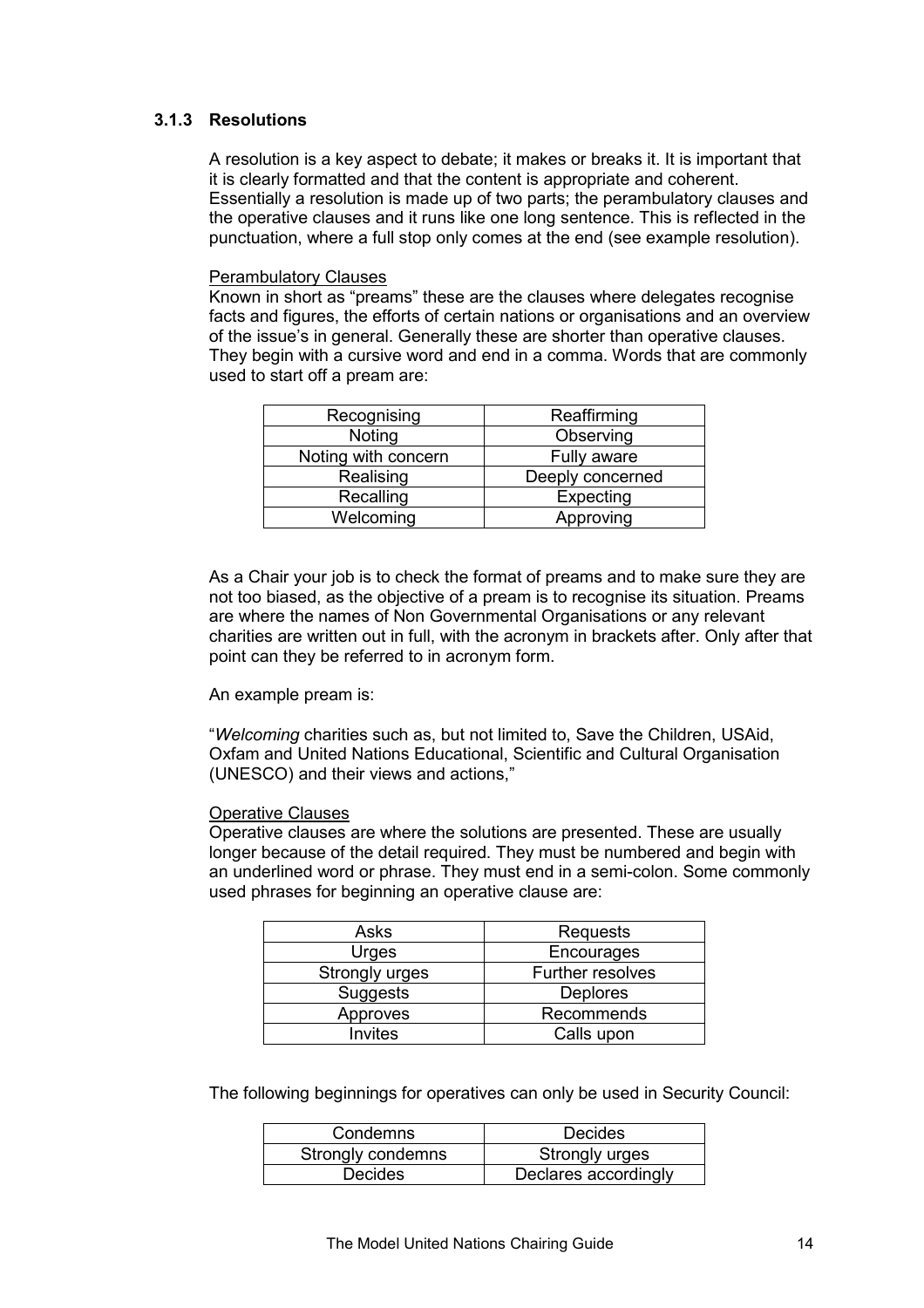Operatives may include sub clauses and sub sub clauses, where more detailed or specific information is included. Sub clauses are formatted using letters, and sub sub clauses using i's, for example:

- " 1. Calls for MEDC's to take on the responsibility of assisting LEDC's in the same region in times of humanitarian crisis, in the form of, but not limited to:
	- a) Financial support,
	- b) Medical aid,
	- c) Food supplies:
		- i. Funded and provided by neighbouring countries, whether LEDC's or MEDC's
		- ii. Distributed from central distribution centres located at least 20km from each major settlement,
	- d) Sustainable initiatives such as the reation of projects that help civilians provide and help themselves; "

Note the use of a colon before the sub and sub sub clauses and the use of commas between sub clauses.

As a Chair, check for formatting. Also be aware of operative clauses that are vague or irrelevant to the point. You can always ask a delegate to rephrase or create more detail in a clause. This can often make debate more interesting. It is also important to keep in mind that specific amounts of money are not allowed to be referred to in an operative clause, however the source of the fund is. Do not worry about making a resolution perfect before going off to the Approval Panel and beginning debate because often this does not yield good debate. Sometimes the more vague resolutions can give debate an aim and a constructive purpose.

To start off debate on a resolution call upon the main submitter to take the floor. Make sure you inform the main submitter beforehand what they must do, just to set them at ease and to help keep everything running smoothly. Once the main submitter has taken the floor ask them to read out the operative clauses (do not make them read the preams. This is not relevant to debate as delegates should already know what the issue entails). Then you can give them a speech to introduce their resolution or convince the house that it is appropriate for the issue at hand. It is in order for the main submitter to yield the floor to other delegations. However, the main submitter must first ask the Chair. Then the Chair must ask the delegate if they accept the floor. Only then can the delegate take the floor. The floor can only be yielded twice consecutively.

An example:

China is the main submitter and wants to yield he floor to the delegate of Albania. *China*: We would like to yield the floor to the delegate of Albania. *Chair*: That will be in order. Delegate of Albania, do you accept the floor? *Albania*: We do. *Chair*: Then please take the floor.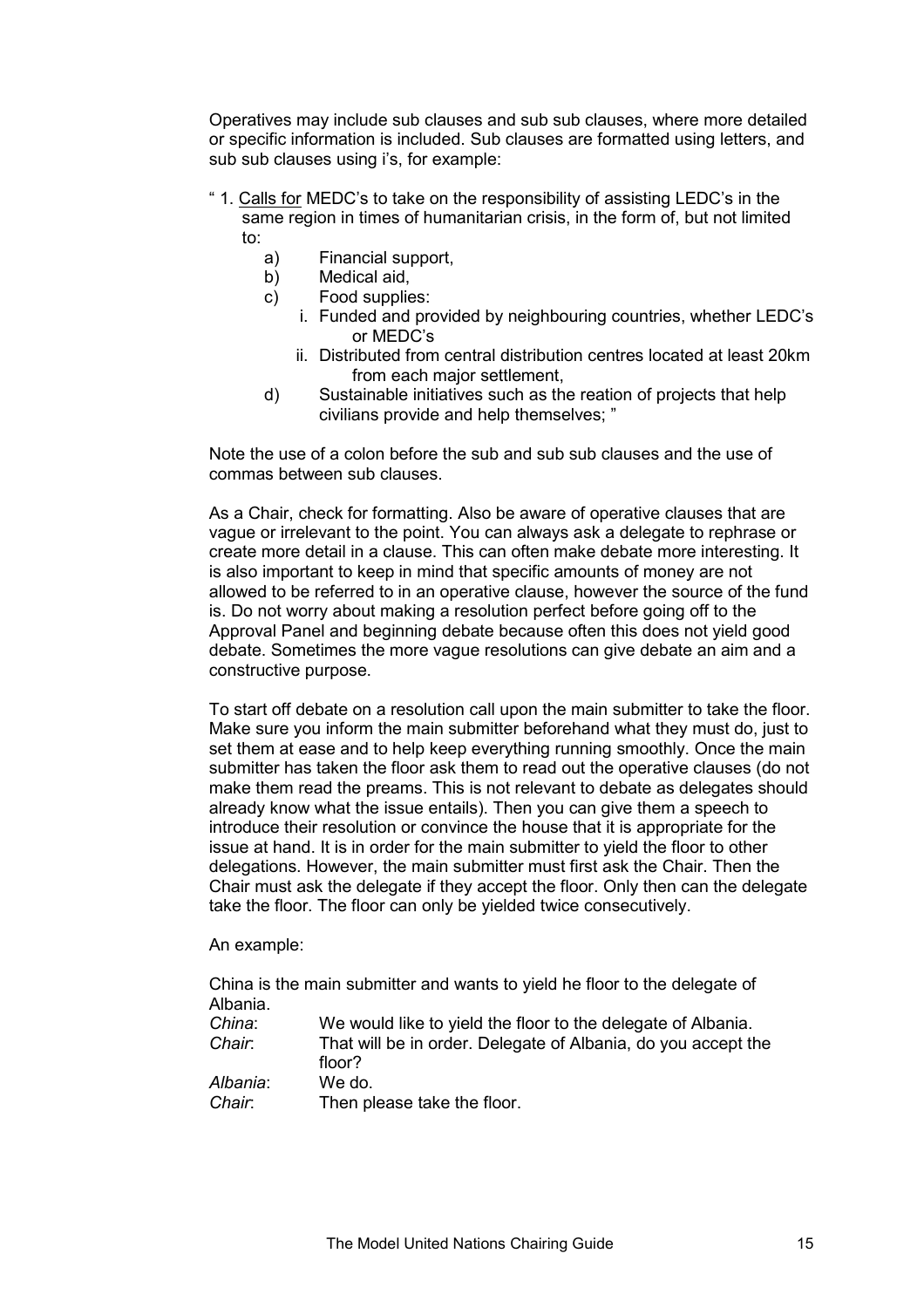#### <span id="page-15-0"></span>**3.1.4 Chairing Styles**

Being a Chair is such an exciting position to hold at an MUN because it requires you to take on responsibility, but also to think well on your feet and to respond immediately to a committee. In many ways the Chair sets the tone of the committee, so it is important to set and maintain a tone that allows you to keep control of the delegates, but that is comfortable and fun for all involved. Every Chair has their own style and that is something that cannot be taught, however, the manner in which to Chair or the tone to set is something that is applicable to every Chair in every conference. Here are some guidelines:

#### 1. **Always begin more strictly.**

This shows the delegates you have authority and gains you respect. This is key. If the delegates do not respect you it will be hard to keep control of them as the conference progresses.

#### 2. **Remain approachable, open and friendly throughout the conference.**

It is important that delegates know they can come to their Chairs if they have questions or problems. You must always be polite and attentive to delegates, as this also helps gain you respect. As the saying goes "Treat others as you yourself would like to be treated". Treating delegates in the right way will make them more willing to comply to your authority.

#### 3. **Never publically contradict a co-chair.**

As Chairs you are a team, and to maintain your control you must seem united. Contradicting your co-Chair in front of the house is not only rude and undermining, it can also give the delegates the impression that you are not strong as a team and can lose you respect. If you feel your Co-Chair has done or said something wrong, quietly mention it to him/her and talk about it afterwards.

#### 4. **Never shout at the house/delegates**.

As a Chair you must always remain clam and collected. Once you begin shouting you quickly lose respect and control of any situation.

#### 5. **Never ignore a point made by a delegate or dismiss a question or remark.**

Even if a comment is inappropriate, let the house know, but move on swiftly and do not pay too much attention to it. By ignoring or dismissing comments or questions you are not fulfilling your role as mentor to the delegates. As mentioned before, always remain approachable and friendly.

#### 6. **Always explain things fully and clearly.**

This ensures that all delegates are aware of what is happening. Even if it seems obvious to you, it may not be to them. If they ask a question and you answer, ask if they have understood or if there is anything further they wish to know. This avoids confusion or misunderstandings, which can breed resentment or anger towards you as a Chair.

#### 7. **Do not abuse your authority.**

It is tempting to want to use the privileges chairing encompasses. However, always remember the responsibilities you have. Abusing your authority can come off as arrogant and will not make delegates any more respectful or friendly towards you.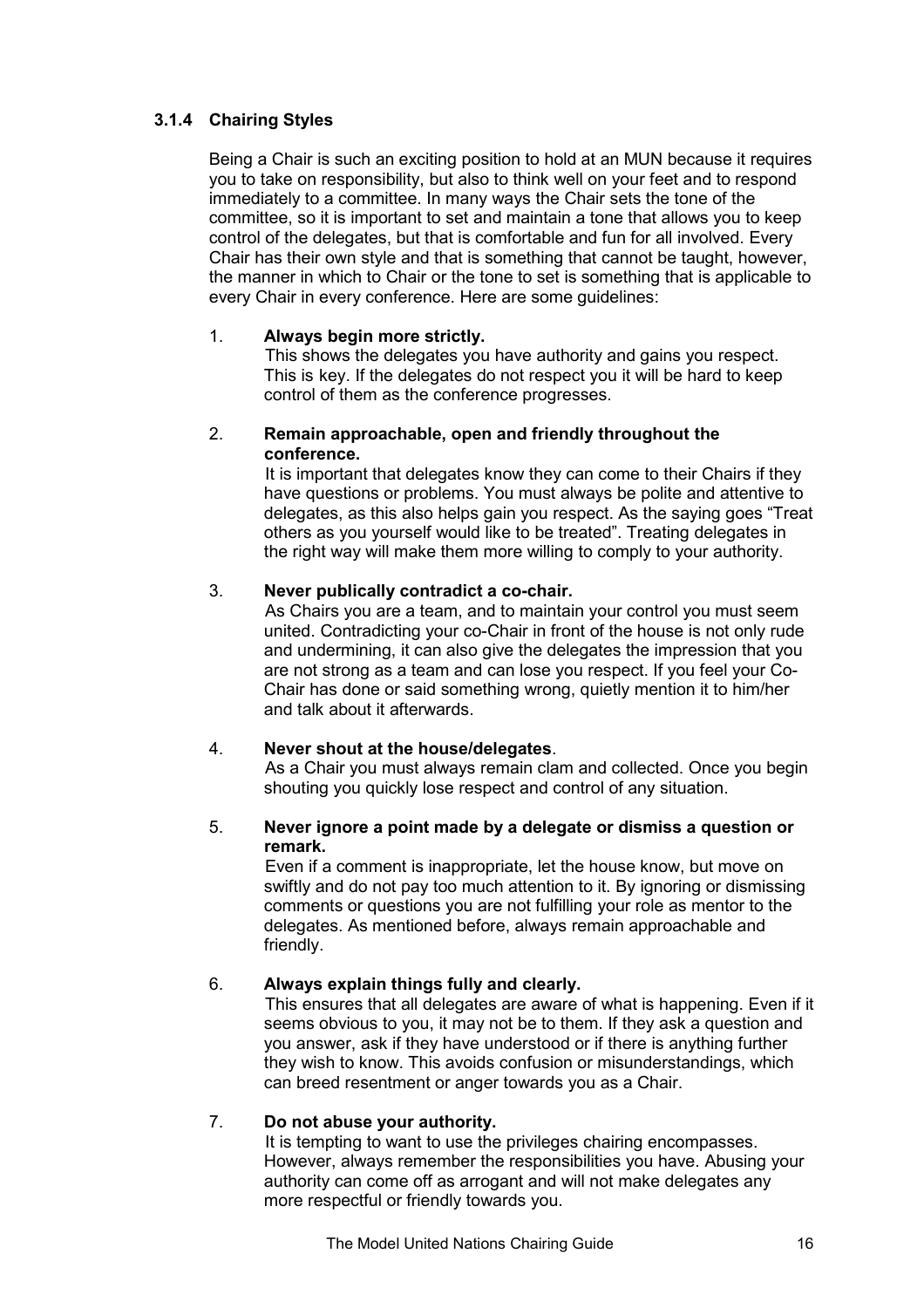#### <span id="page-16-0"></span>8. **Never be afraid to admit mistakes.**

The term "The Chair stands corrected" is very useful! Do not try to overlook mistakes you made or dismiss delegates that point these out. Recognise them, accept them and move on. Admitting your faults will show the delegates that you are fair and, after all, only human.

#### **3.2 During debate**

#### **3.2.1 Stock phrases**

Stock phrases are simple phrases or words that Chairs use to explain the procedures during debate. These are very useful in all situations. Some example/important stock phrases can be seen below:

- Could the house please come to order?
- The next resolution to be debated will be on the question of...
- Would the main-submitter please take the floor and read out the operative clauses?
- The Chair sets the debate time at 40 minutes of open debate
- The floor is now open
- Are there any delegations wishing to take the floor?
- ... you have been recognized
- ... you have floor
- The speaker will [please] refrain from using unparliamentarily language
- The speaker will [please] refrain from insulting other delegates
- An amendment has been proposed by… This is in order. The chair will read it out
- We will now move into voting procedures on the amendment
- The speaker has opened himself to point of information. Are there any such points in the house?
- Please rise and state your point
- Please state your point in the form of a question
- Please refrain from asking several questions in one point
- Would the delegate please repeat/rephrase the question?
- There will be no direct dialogue between delegates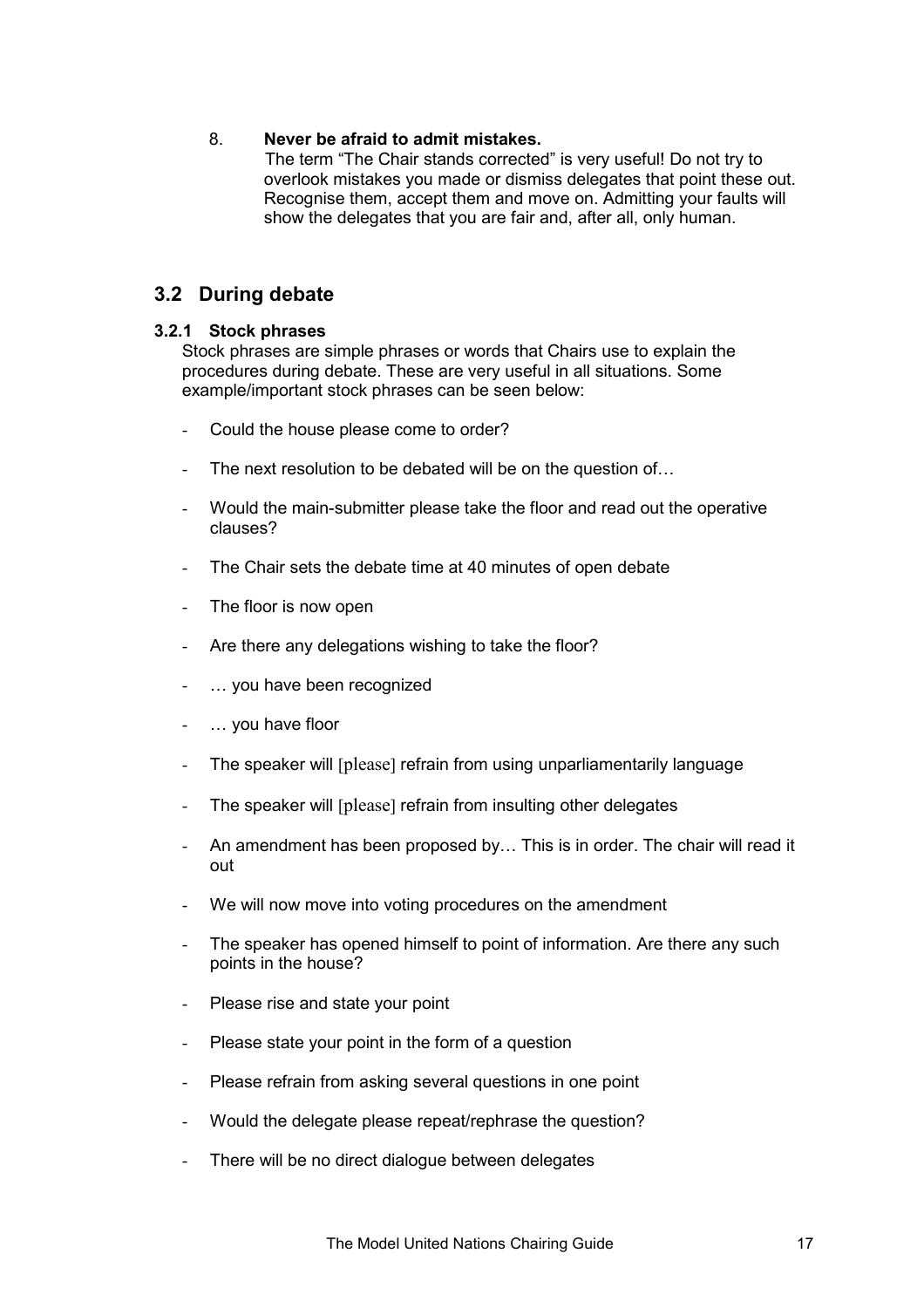- <span id="page-17-0"></span>I am sorry, but there is no more time for points of information. Could the speaker please yield the floor?
- I am sorry, but in the interest of debate, could the delegate please yield the floor?
- There has been a point of order in the house
- Your point is well/not well taken
- The chair stands corrected
- There has been a point of personal privilege on the floor
- Could the house please come to order and show the speaker the respect he/she deserves?
- Debate time on this resolution has elapsed
- We will now move into voting procedures on this resolution
- Would the administrative staff please close/secure all the doors and take up their voting positions?
- All those in favour of this resolution please raise your placards high
- All those against...
- All those abstaining...
- By a vote of… in favour, against, with… abstentions, this resolution/amendment passes/fails
- Clapping is (not) in order<sup>2</sup>

#### **3.2.2 Task Division**

 $\overline{a}$ 

Normally, a committee has three or four Chairs, among those Chairs every Chair is an expert on a certain topic. If a topic is being debated, the expert Chair is never chairing, he/she will have to focus on sorting out amendments and writing up a "pick me and do not pick me" list for the chairing chair. Other Chairs will focus on the person chairing and take care of his/her "administrative work" such as notes, talking to disruptive delegates etc.

Therefore to sum up the roles of the Chairs during debate is the following:

- 1. 1<sup>st</sup> Chair chairing, only focuses on debate
- 2.  $2^{nd}$  Chair is the expert chair, sits next to the 1<sup>st</sup> Chair, will focus on debate and write up a pick me and do not pick me list.

 $2$  Clapping is in order when an amendment or resolution passes in general. However, clapping is not permitted if an amendment or resolution fails. It is also not permitted if an amendment passes that is deemed destructive, e.g. suggests to strike some part of a clause. This would be seen as promotion of destructive debate.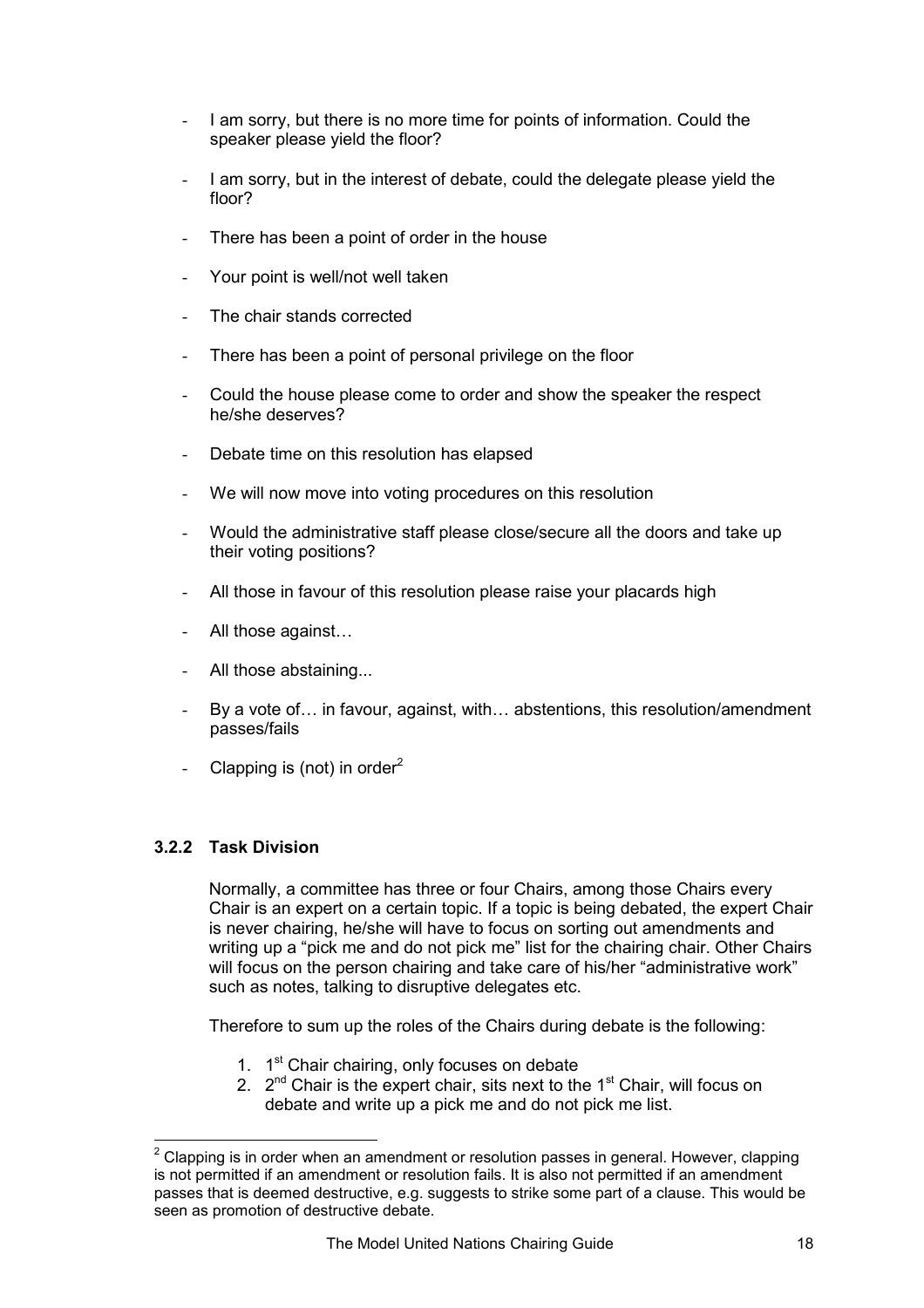<span id="page-18-0"></span>3.  $3<sup>rd</sup>$  Chair and 4<sup>th</sup> Chair focus on administrative tasks and will help the 1<sup>st</sup> and 2<sup>nd</sup> Chairs.

#### **What is a "pick me and do not pick me" list?**

This list will help the  $1<sup>st</sup>$  Chair to pick certain delegates, which he/she should or should not pick. The  $2^{nd}$  Chair will base this list on the amendments; how well they are formulated and to what extend they fit to the issue debated and the previous behaviour of the delegates in the house.

#### **3.2.3 Chairing Scenarios**

I. A Chair is sick II. The Chair makes a mistake III. A question you cannot answer IV. A declaration of war V. Maintaining silence VI. Chair gets criticism VII. Dealing with disruptive delegates

During all these scenarios the most important thing is to stay calm and professional, it takes a lot responsibility to be a Chair, however after a conference you feel extremely proud and it is definitely worth it.

I. A Chair is sick

This can happen during the conference, but also before the conference. The most important thing is that you will inform your MUN director and your Co-Chairs but also the Executive Team. The Executive Team will then find a replacement and will let you and your Co-Chairs know. If this happens before the conference, you must also send all your research material to your replacement, so that a smooth transaction can take place.

II. The Chair makes a mistake

If you make a mistake, the easiest way is to say you are wrong, therefore just admit it. You should just say "The chair stands corrected".

#### II. A question you cannot answer

If a question is being asked by a delegate that you cannot answer, you can always look it up. Ask a Chair who is not chairing at that moment to go to a computer room and to look up the answer to the question. This is the easiest way to continue the debate and to answer the question.

IV. A declaration of war

Declarations of war are absolutely out of order. Make this clear to the entire committee, but do not award it with too much attention and continue with debate.

V. Maintaining silence

You can say "order in the house" numerous times, however sometimes this simply does not work, especially at the end of the day, when delegates get tired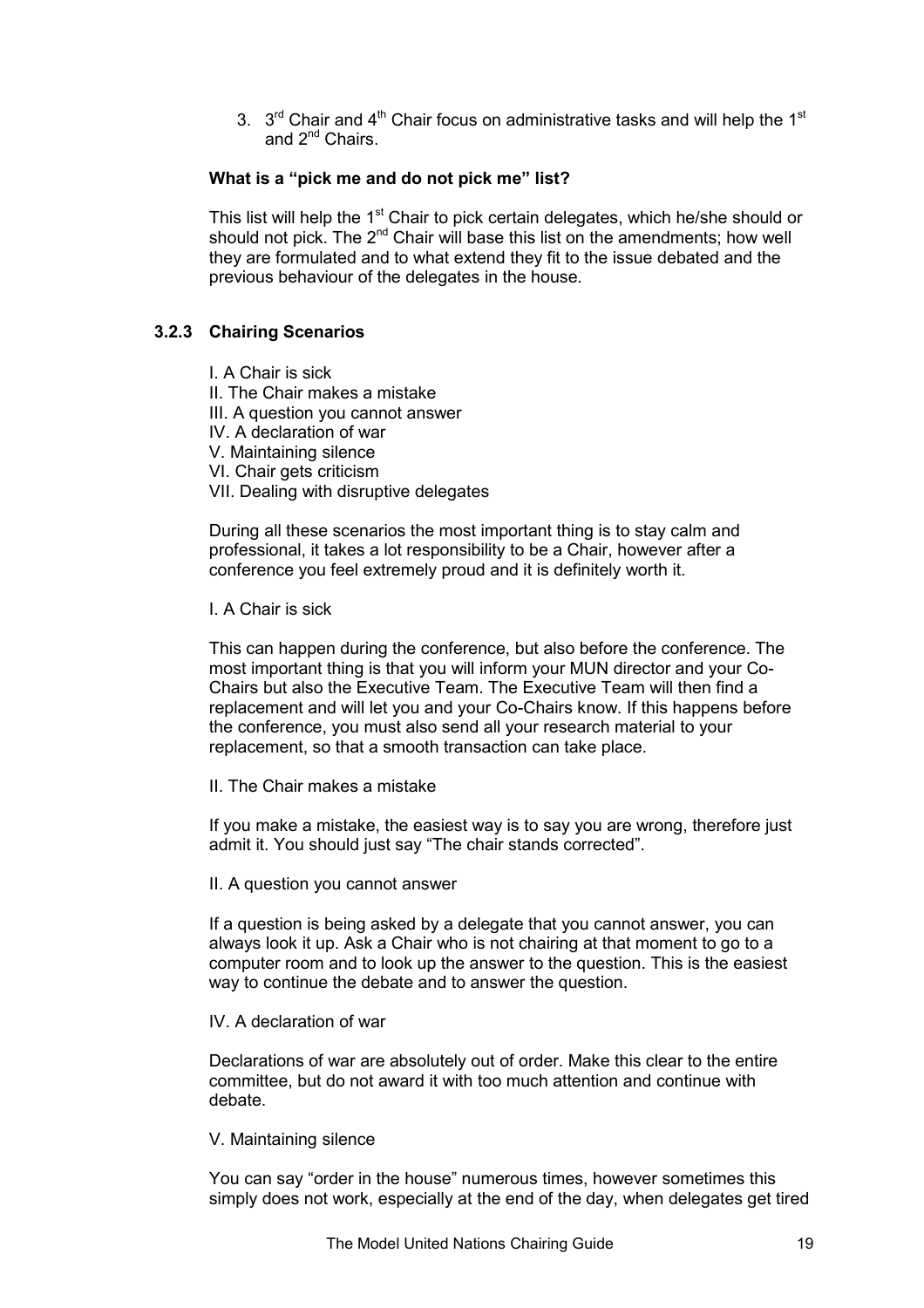or if you are chairing a big committee. It is important to listen to the delegates to understand why they are being so rowdy, in order to understand the best way of keeping them calm.

When you call for order, do not proceed before there is order, wait a few seconds.

There are a few things you should not do under these circumstances:

- *Don't* keep saying that they need to be quiet, then it is better to have a recess/wait until there is silence.
- *Don't* expect there to be complete silence, only mention it if the murmur bothers the speaker.
- *Don't* lose your temper and do not raise your voice. Never yell, react aggressively or annoyed at delegates; stay calm, and warn them of consequences that may arise from their behaviour.
- *Don't* suspend note passing if it is not the source of commotion.

Also, bear the following in mind:

- Start with a rather serious chairing style to set the right debating tone. This will also help you establish authority. If everything runs well then you may choose to loosen up.
- Be polite, friendly, helpful, serious, clear, co-operative, committed, involved, un-biased, fair and diplomatic at all times. This way you earn the respect of the delegates.
- Recognize delegates from all over the room, especially delegates in the back corners of the room and the first few rows of the room.
- Be consistent during the debate with your style, policies, and implantations of the Rules of Procedure.
- Move your ego to the back. Never speak condescendingly or arrogantly towards a delegate.

VI. Chair gets criticism

The idea of having a mutiny amongst the delegates, or notes threatening to impeach the Chair does seem quite daunting, but the most important thing is to stay in control and stay calm.

Do not pay too much attention to it, as that way you will give it importance.

Remind the house that they are not being constructive and that it is not relevant to the debate. Just say something along the lines of "Thank you for your point, but it is hardly relevant to the debate. It is important that you all try to focus on a constructive debate."

Should there be a motion "to remove the Chair", ask your Co-Chair to state that this is out of order.

VII. Dealing with disruptive delegates

Chairs will occasionally have to deal with "disruptive" delegates, who are usually simply seeking attention. Chairs should not take their remarks or behaviour as a personal insult, but deal with them quietly and calmly.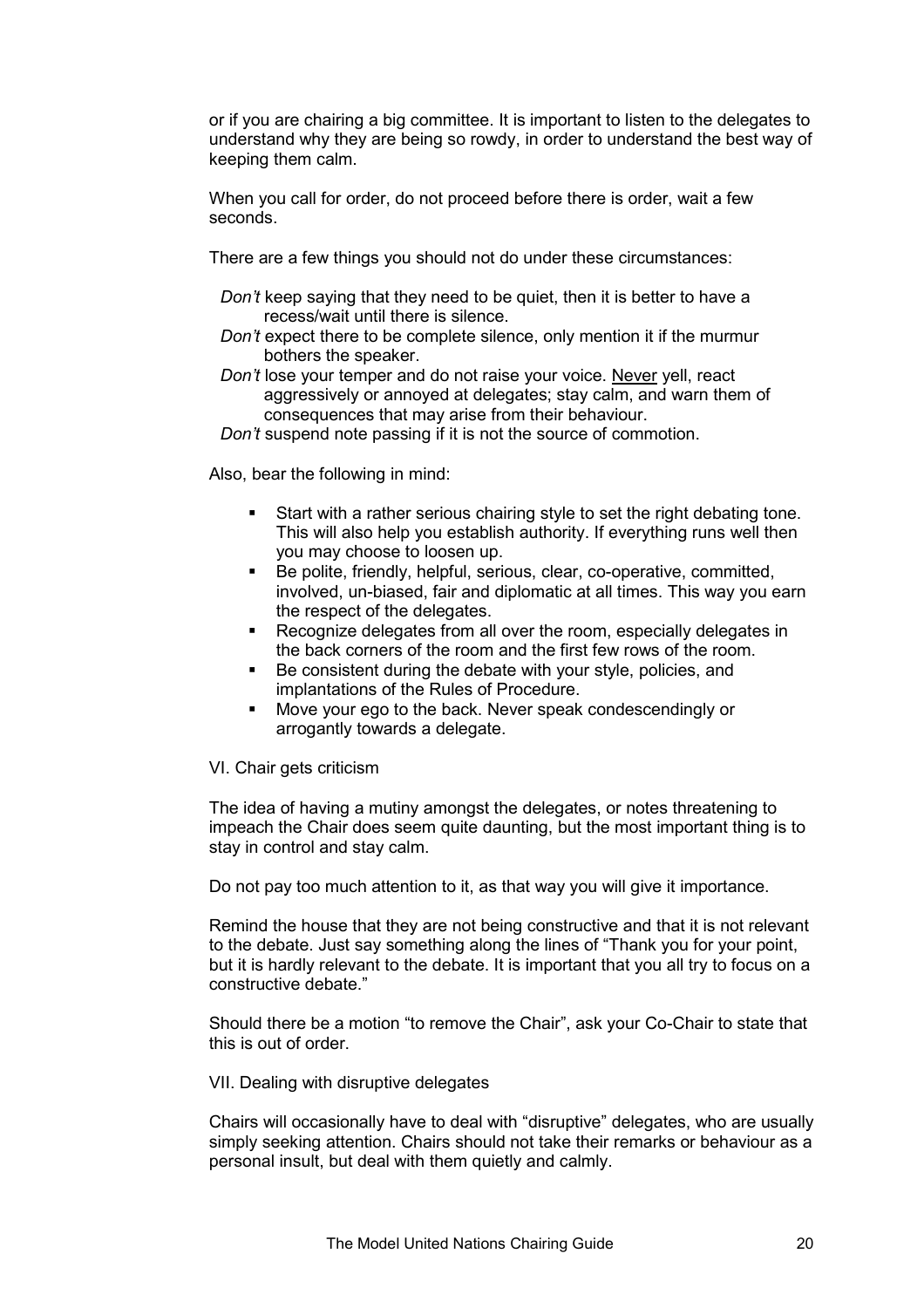Chairs should react when the general conduct of a delegate is inappropriate to the conference and shows a lack of respect or politeness or if a delegate voices opinions. In both cases the following steps can be taken.

Take them aside privately, explain the situation, and ask them nicely to stop their current behaviour. Try to do this privately without making it public in front of the whole forum.

If the delegate continues to disrupt the forum, send them to one of the Executive Team. They will then deal with those delegates.

In extreme cases, the Executive Team may decide to confiscate the badge and remove the delegate from the forum and conference. MUN directors should also be informed about this.

These disruptive delegates will be reported to the Board of Directors, who will consider further action, such as banning the school from participation in future conferences.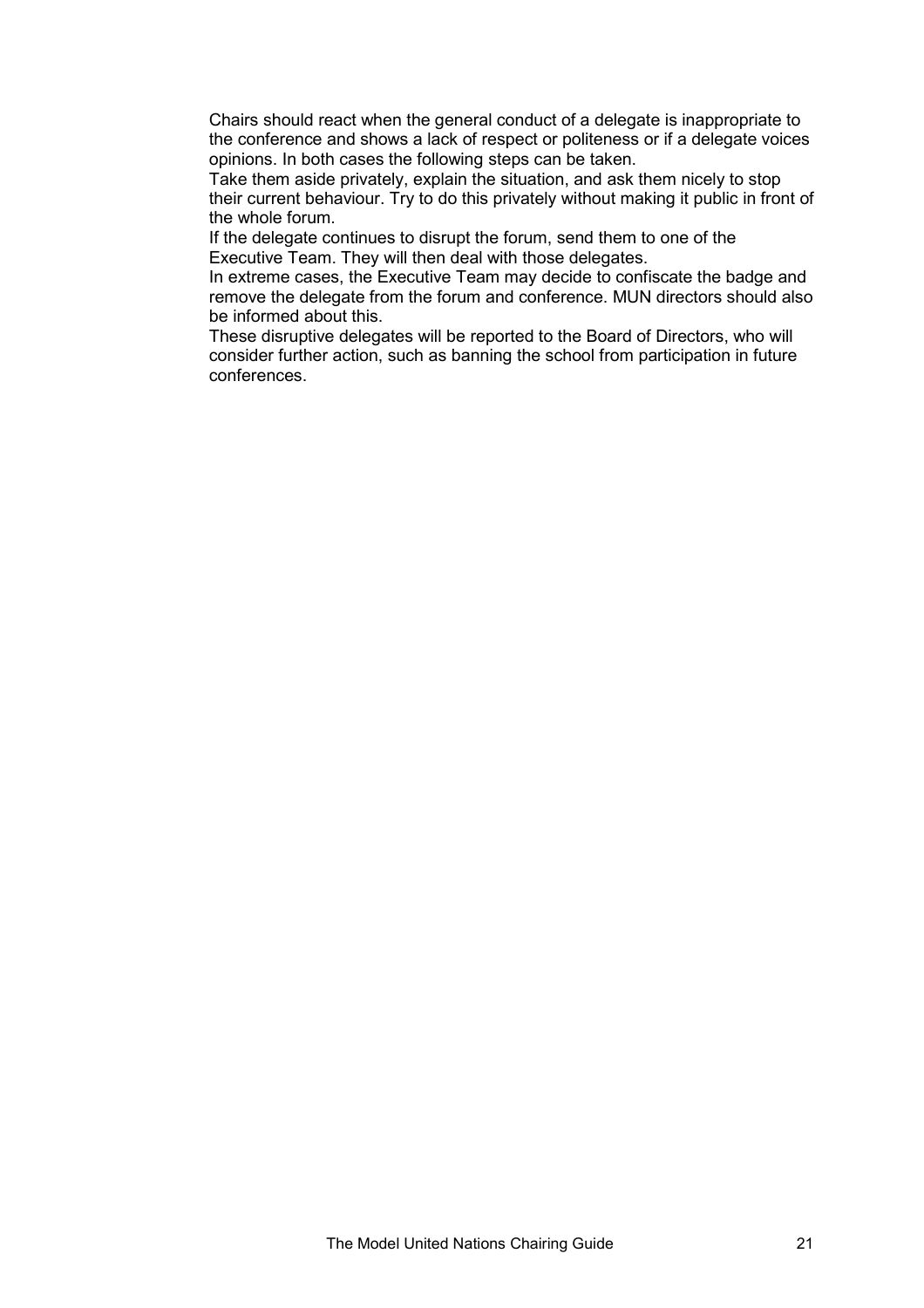# <span id="page-21-0"></span>**4 The Top Tips to Remember**

- 1. You should keep the C-strategy in mind. Your behaviour should tie in with these words: Calm **Creative Considerate**  Co-ordinated in Control **Cooperative**
- 2. If you are feeling insecure think about the authority you have over the delegates do not ever show this in arrogant behaviour towards them.
- 3. When you are stressed or unsure about how to deal with a situation always discuss with you Co-Chair. You are a team for a reason!
- 4. Always take your time. You do not need to rush things- it can impede your ability to make good decisions and can cause you more stress than is necessary.
- 5. Use stock phrases; they are useful and explain exactly what you want to say in most situations.
- 6. Never yell at delegates, make sure to stay calm and professional at all times. Speak loudly and firm.
- 7. You are attending this conference as a Chair, a position that comes with a lot of responsibility, but don't forget to enjoy and have a laugh with your delegates at times.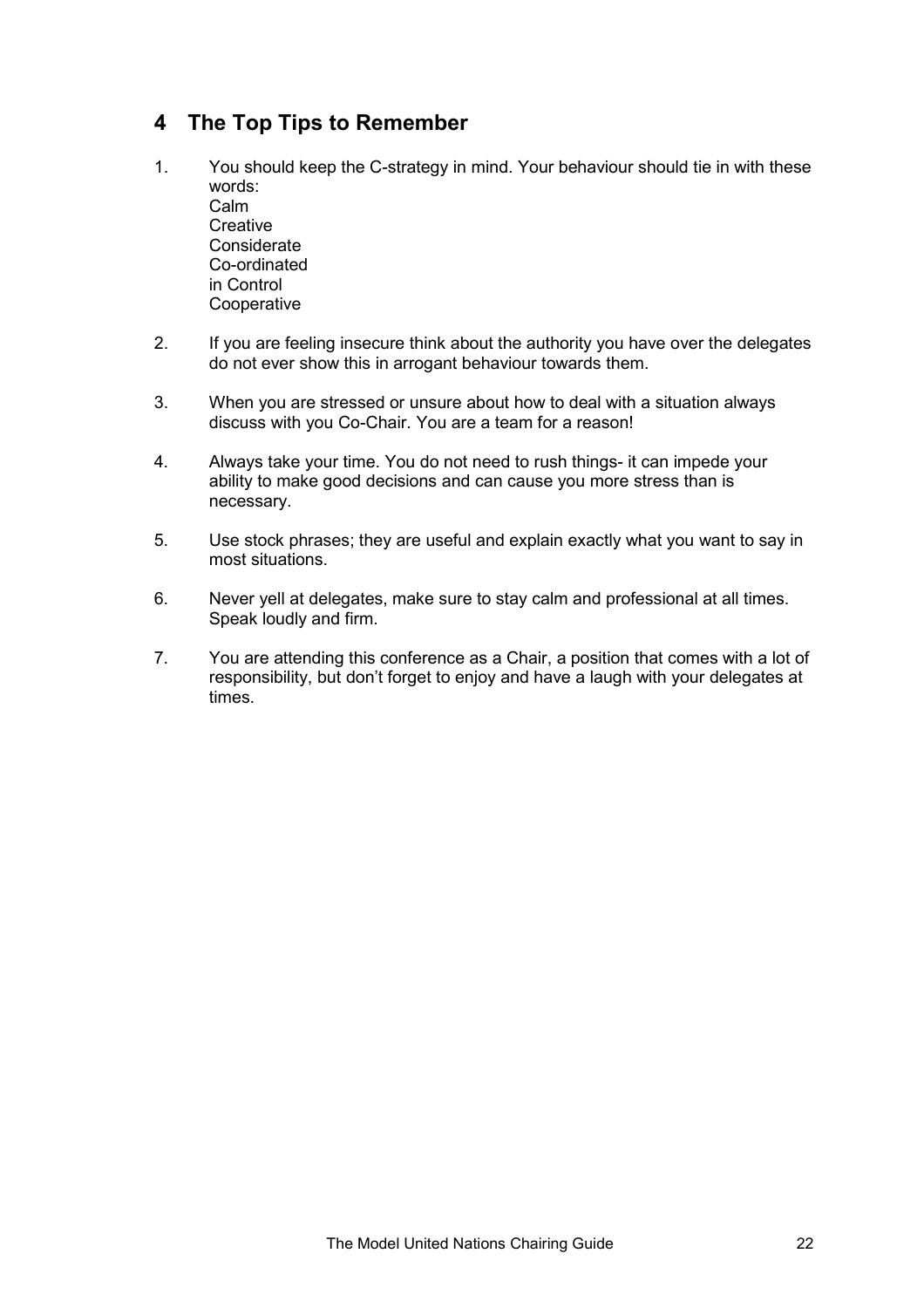# <span id="page-22-0"></span>**5 Appendices**

I – An example research report:

**Forum:** Human Rights Council **Issue:** The effects of Media distortion, suppression and bias. **Student Officer:** Imene Hamdi-Cherif **Position: Deputy Chair of the Human Rights Council** 

#### **Definition of Key Terms**

**Media Distortion :** This occurs when media networks alter or change the original information obtained from the primary sources.

**Media Suppression :** This occurs when information is withheld from the public, in other words is censored, and is prevented from making the headlines, often by the government.

**Media Bias:** Media Bias relates to the subjective perspective in which information is delivered to the public via news channels, for example. The reporters report the story and often side with one of the parties, conveying a negative image of one of the parties and a better one for the other.

#### **Introduction**

The effects of media suppression,distortion and bias has long been a prominent issue on the United Nation´s agenda and one which has often been the underlying cause of heated debates amongst politicians. Media suppression is often related to freedom of speech, as the information passed on to the public is censored, often by the government. This deprives citizens from obtaining the truth which can lead to disastrous outcomes. What is meant by media bias, is when one party, in this case the media, chooses to report news or happening from a subjective perspective, often misleading the public. This issue has for long been a human rights problem, as Article 19, in the Universal Declaration of Human Rights, states :´ *Everyone has the right to freedom of opinion and expression; this right includes freedom to hold opinions without interference and to seek, receive and impart information and ideas through any media and regardless of frontiers.*´ Even though, many nations may claim to abide by this article, many of them, do not. The information distributed by the media, is often altered, and in no way works in conjunction with the article highlighted above. The people have the right to the truth, yet they do not obtain it.

#### **General Overview**

Many view the media, as being the watchdog within the society. The public hope and depend on the media as being a transparent body, which reports what the state fails to deliver. For instance, media in the Middle East has often been prejudiced for its biased ways and dishonest information. A recent example of this, is the scandal which broke out in late September 2010, when Barack Obama hosted peace talks between Palestine, Israel, Jordan and Egypt. A photo was taken which depicted Barack Obama in the lead on the red carpet, followed by Israel´s Nahanyu, Palestine´s President, the King of Jordan, and lastly Egypt´s Mubarak . This event was documented, by one of Egypt´s most renowned and ancient newspapers: Al-Ahram, a state owned corporation. However, when Al-Ahram, reported the news, they decided to photoshop the original photo, highlighted above, and decided to place Mubarak in the lead, followed by Obama and so on. Why did the journalists choose to display dishonest information?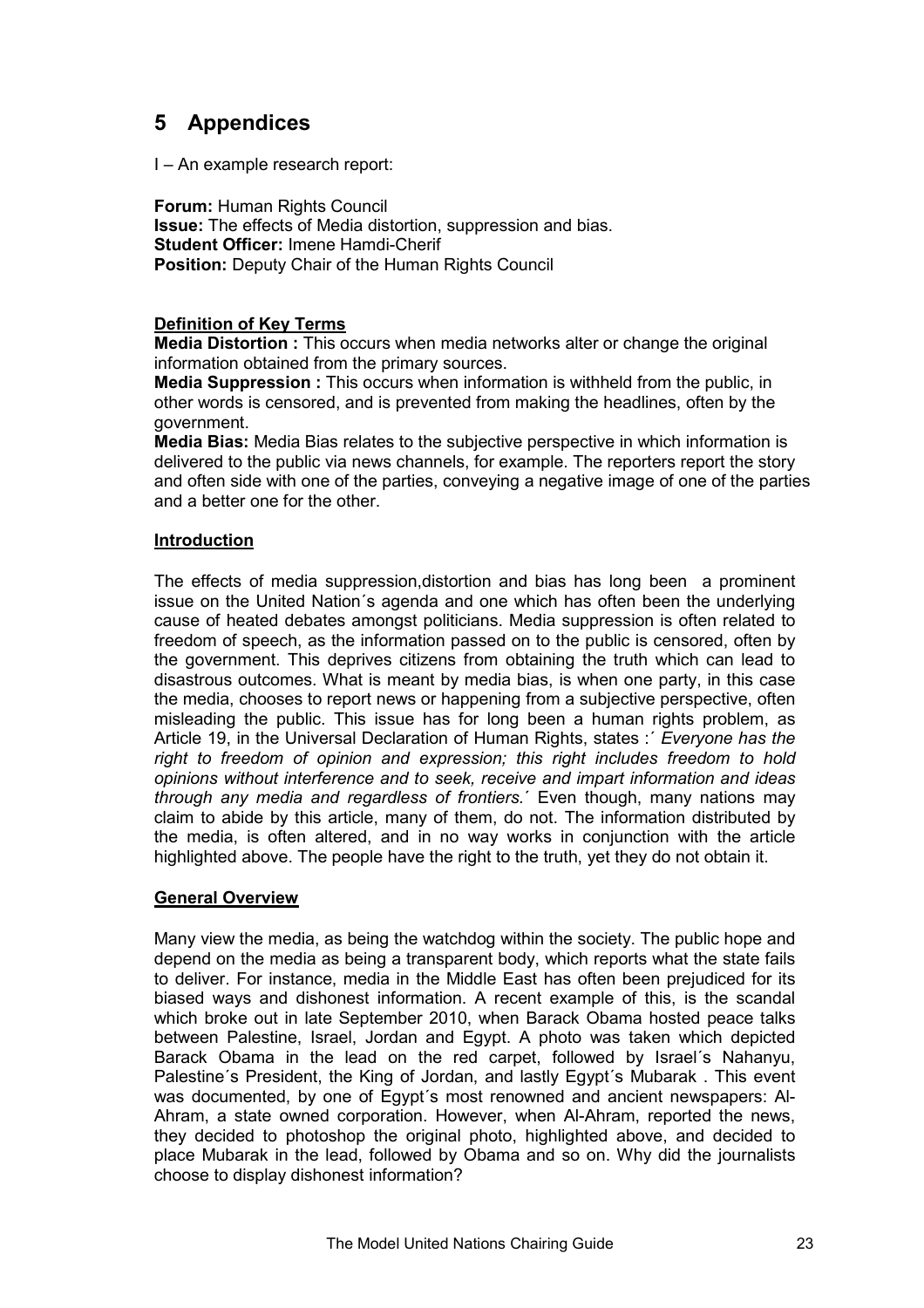In order to defend itself, the paper stated that it only edited the photograph in order to show the public that Egypt was taking a stand in the peace talks, however, the company did not do itself any favours. Western media companies , drew this opportunity to criticise Middle Eatern media networks, consequently their governments. However, in this particular case, many argue, that it is fair to blame the Egyptian regime, seeing as the government had not implication with this scandal. The people were furious. Seeing as the media is esteemed to play a watchful eye in society, and what triggered more fury, was the fact that, if this is the most respected and best-reputed paper within the country, what is to be expected from the remaining media sources within Egypt?

Many might not view this issue as one of great importance, yet what the Egyptian media was trying to convey was that Egypt was really working hard towards obtaining peace in these regions, plagued with war. Yet, the real situation depicted the president, at the end of the line. Had this shot been printed, it would have demonstrated the opposite message to what Al-Ashram was opting to covey. In other words, the public has been misled. This is an example of media distortion, in other words, dishonest journalism.

Furthermore, media distortion, does not only occur within the political sphere. At times, news coverage in relation to new scientific discoveries is often altered. This may have disastrous effects on the people, the researchers´, and both parties (in this case, the company the researcher works for and the media network covering the news.) If news is delivered to the public which states that that temperature is to rise by x degrees in the next few decades, when actually researchers stated that it would rise by x amount in y centuries, the public might begin to panic, leading to several disastrous outcomes, such as accidents, for example. Furthermore, Scientists might cut ties with the media, if they believe they are being misrepresented, which in the end would prevent the public from acquiring any news with regards to recent discoveries.

#### **Media Suppression and distortion in China**

The Chinese population is known as being one of the most affected by media suppression. *How to control the media, and to what extent, has always been a tough decision for China's ruling party.(*[www.cfr.org,](http://www.cfr.org/) Media censorship in China) Journalist's are constantly being detained and tortured by Chinese authorities. However, with a fast growing economy, the scope for media coverage is much greater and with the growing demand for information by Chinese citizens, the current regime the Chinese government is implementing with regards to the media, is being tested, and many claim that the only reason the state wants to maintain control of the media, is so that it can remain in power.

The current President of China, Hu Jinato was expected to relax theprevious media policy, however, his administration has only pursued tougher regulations and is also fond of the idea of arresting and harassing journalists. *But in spite of a crackdown under Hu, China's media is undergoing a process of commercialization, leading to growing competition, diversified content, and an increase in investigative reporting by Chinese news agencies. According to a [government report,](http://english.gov.cn/2006-02/08/content_182637.htm) there are more than two thousand newspapers, over eight thousand magazines, and some 374 television stations in the country*. ([www.cfr.org,](http://www.cfr.org/) Media Censorship in China) In addition, all media networks in China, are state owned. In short, Chinese law states that journalists must always act in favour of the motherland, and must not let any state secrets slip or damage China´s image, as this may lead to disastrous effects between China and its global partners.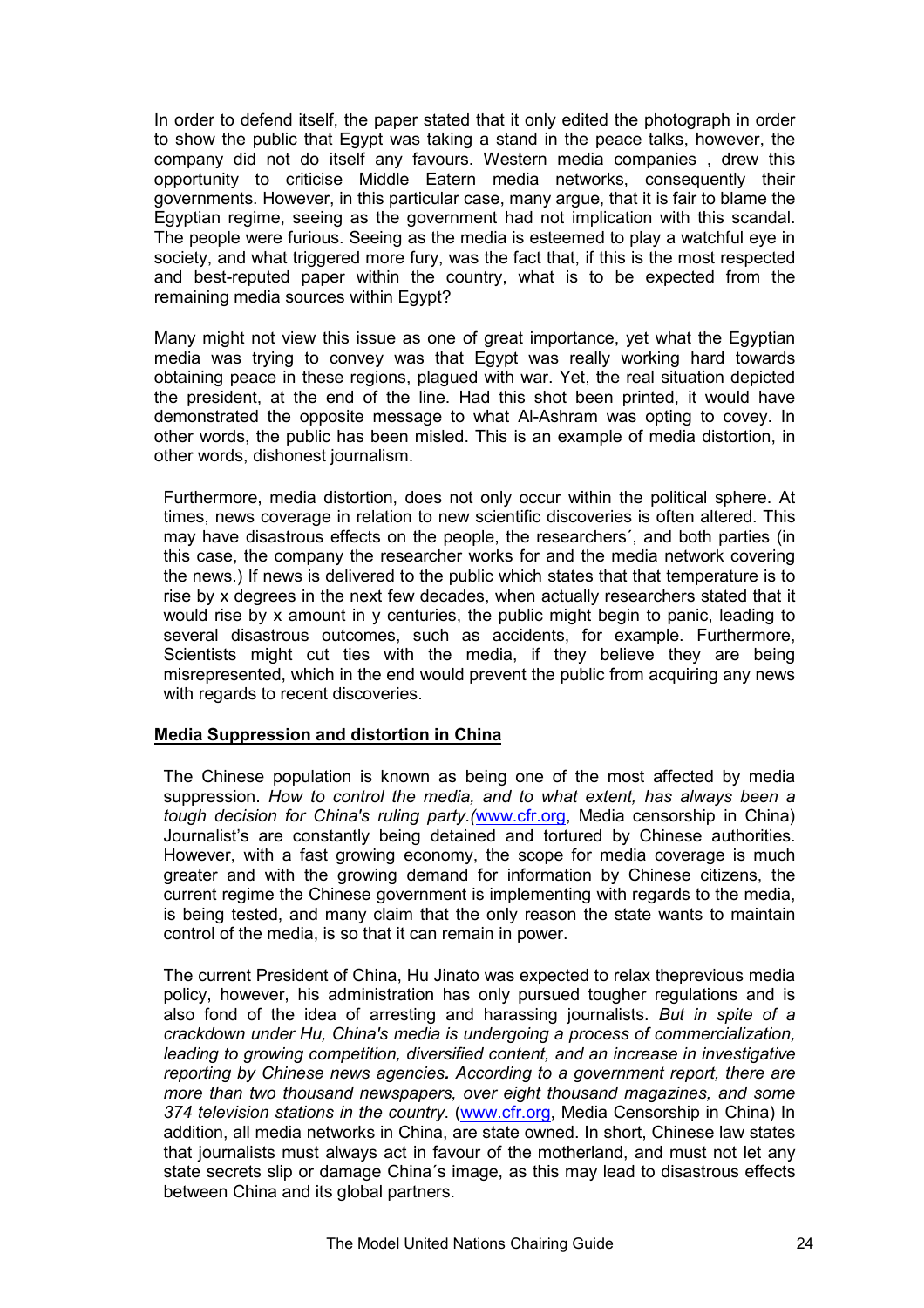In 2008, and earthquake hit the Sichuan Province, and caused a high number of schools to collapse, consequently killing many students. Tan Zuoren, an editor and environmentalist created a list of all the deceased students, and blamed the poor construction of the school buildings and corruption for the thousands of deaths which occurred. The Chinese government blocked all investigations related to the issue, and Zuoren´s partners and helpers were harassed or beaten, and he was officially sentenced to five years in prison, for breaching the law.

The Chinese authorities, use various tactics in order to censor the media. Threats are the most popular. Imprisonment, loss of job occupation, torture and fines, are the ones that aries most often. Self-censorship has also become a new problem. Journalists, like any other human being, should have complete freedom of speech, yet with the numerous threats submitted by the Chinese authorities, many journalists distort their own findings, or present them from a biased perspective. Chang ping, a Chinese columnist who lost his job due to a commentary he produced on Tibet stated on his blog, which highlights the struggles of a Chinese journalist: "*I am afraid of other people praising me as a brave newspaperman, because I know I am full of fear in my heart. In my various media positions in the past decade, what I've practiced most is avoiding risk. Self-censorship has become part of my life."* 

Prior to the 2008 Beijing Olympics, China agreed to let foreign media enter the country and report whatever they chose. However, this was not the case during the event. Chinese authorities detained many journalists, beat them and imprisoned them, unfortunately, many still remain in prison today. As can be seen from this brief analysis on media censorship in China, the issue at hand affect millions worldwide, and is one which we must strive to resolve.

#### **Media Distortion and Suppression in Vietnam**

Blogs, are regarded as personalised spaces, on which people record their interests, daily activities, their work or anything of that matter. Even though, blogs seem to be the safest place for journalists to express their thoughts and document issues, that is certainly not the case in Vietnam. On numerous accounts, Police have raided homes and claimed possession of bloggers´ laptops, files and any other documents. Any journalist who documents findings, that the state finds controversial, such as news related to the relationship between Vietnam and China, is often prosecuted. Article 79 of Vietnam´s penal code highlights any activities which aim at overthrowing the government. This is often the main law that journalists ´breach´. Unfortunately, as is the case with china, the media in Vietnam are decreasing at an inverse rate than the booming economy.

On a final note, as with Chinese authorities, primarily due to self-censorship, many issues in local areas are often ignored by journalists, in order to ensure that the image of the head of that town is not damaged. As can be seen once again, media suppression undermines the whole concept of the right to information, knowledge and education and most importantly, freedom of speech.

#### **Media Bias in the United States of America**

With one of the most democratic regimes and free market economies worldwide, one would not expect such an issue to occur within the US. Knowing that most if not all media networks in the US are privately owned, pressures to increase revenue, consequently profits, has lead to the avoidance of sensitive or controversial issues which might otherwise stir up conflict and criticism, which would damage the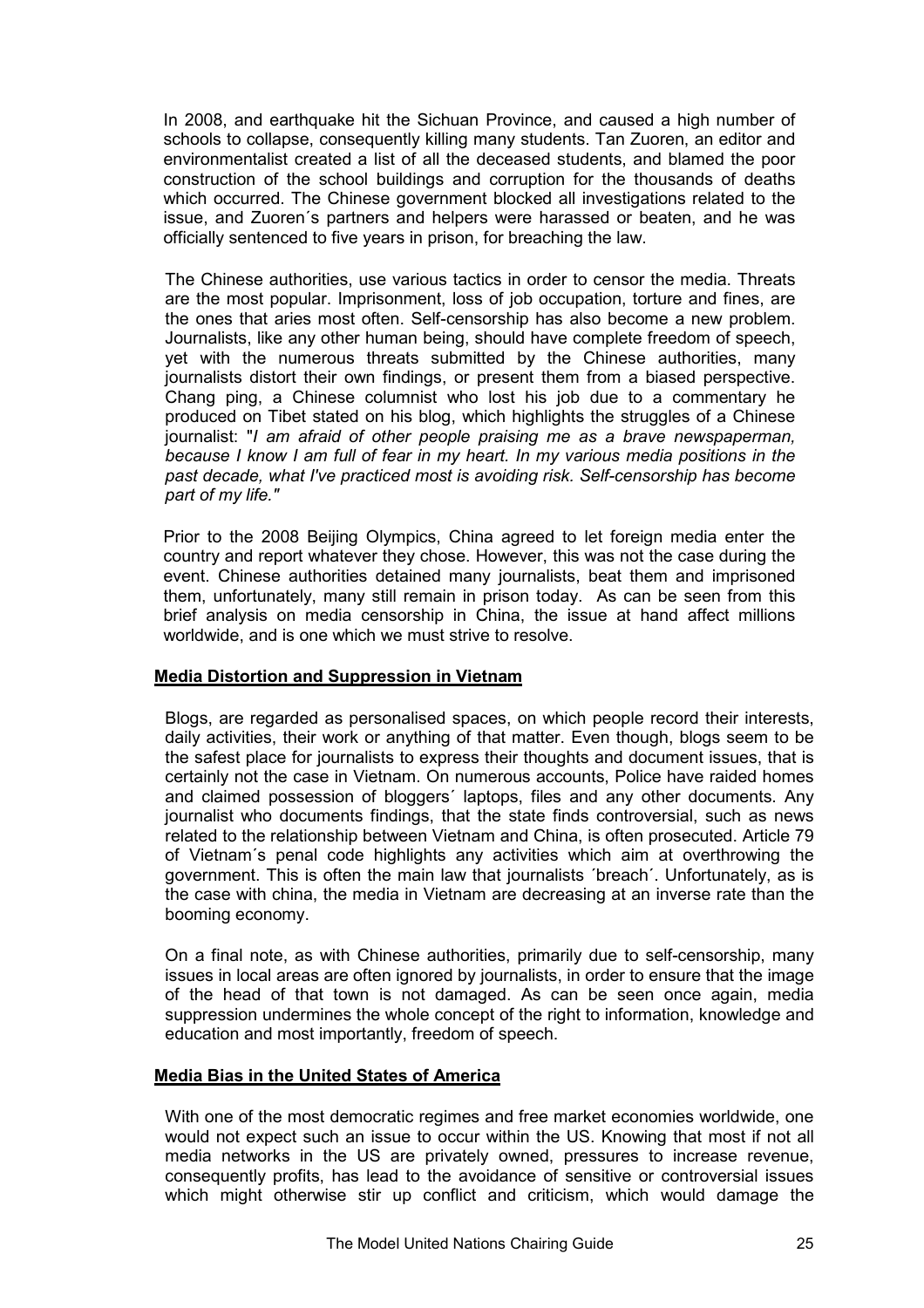reputation of the company. The fact that these corporations are driven by business interest only, defies the role of media within society, which entails being a form of guide and watchdog.

Altered information with regards to the Vietnam war, has stirred up conflict in the past. However, national media networks continue to present and alter information from a subjective perspective. The first picture below was the original snapshot taken by a photographer, however when it was published by CNN (one of the largest media networks worldwide) the woman was photo shopped and cropped out of the image. CNN is misleading the public by decreasing the graveness and importance of the issue.



*Figure 1. Original shot taken by Figure 2. Image displayed by*  **Photographer of demolished Building. CNN.** 



#### **Major Parties Involved**

This issue is one that has been making the headlines for years. It has put many giant corporations and governments such as CNN, CBS News, and the Chinese government, for example, under the spotlight. Many non-profit organizations have also decided to take a stand and put an end to the suffering of these journalists, as many regard the imprisonment of these journalists, simply inacceptable and immoral.

#### **Committee to Protect Journalists (CJP)**

This non-profit organization aims at promoting press freedom and protecting the rights of journalists. It is most definitely, the organization which is most related to and engaged at hand. It was founded back in 1981, when a number of journalists endured harassment from the authorities. It leads protests, and provides the public with special reports and news coverage in realtion to the issues. It also produces an annual press survey named: *Attacks on the press.* It is also known for honoring journalists which have been tortured, imprisoned, harassed beaten and so on, with an award: CJP international Press freedom award. Annual, CJP also compiles a list of all the murdered journalists within that year. It is also one of the fundamental members of the International Freedom of Expression exchange, which is made of 70 Non-Governmental organization which monitors the violations of journalists´ rights worldwide.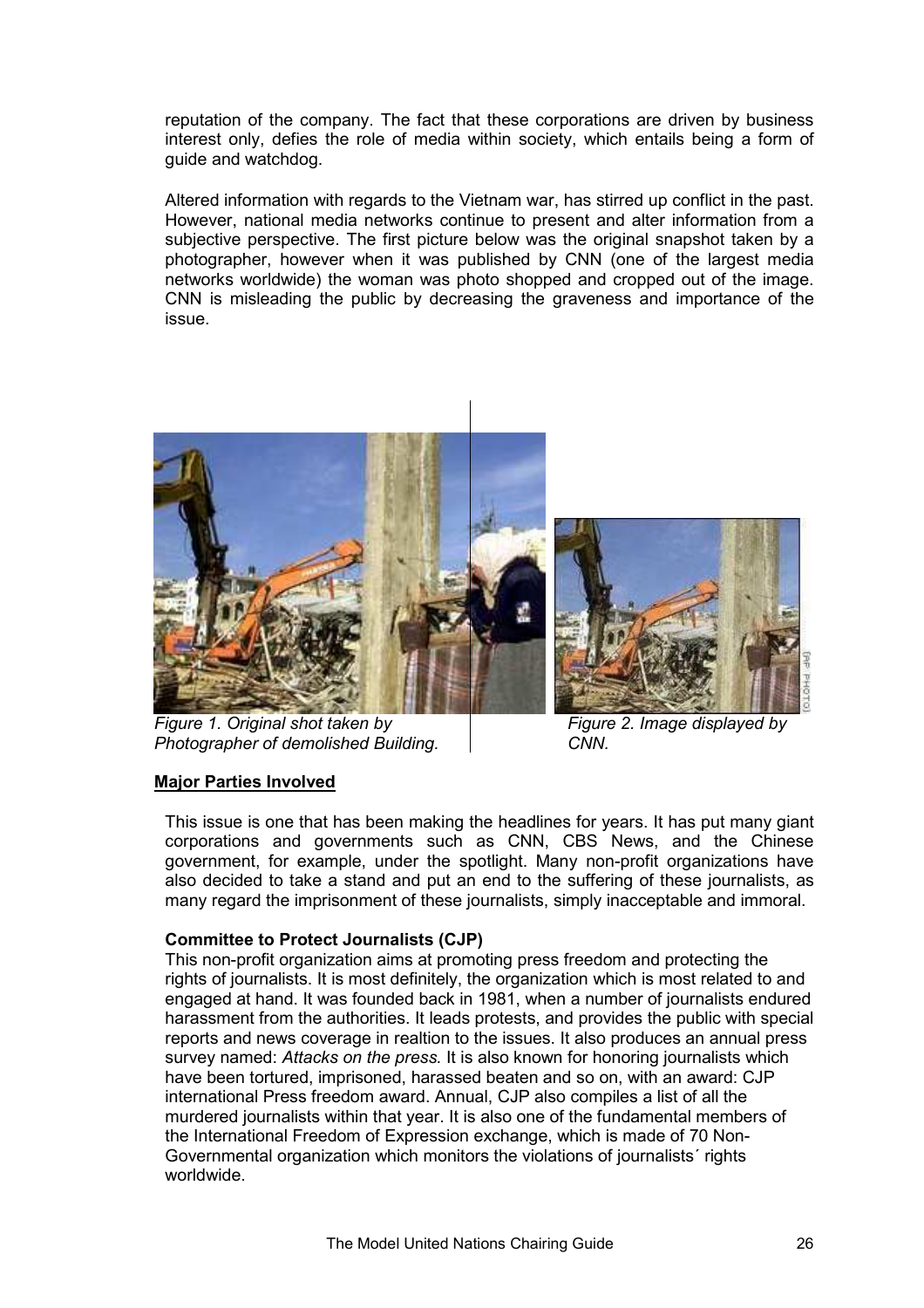#### **International Freedom of Expression exchange (IFEX)**

The IFEX is a network of free-expression groups which monitor the violations of people which use exercise the right to voice their own opinion. IFEX members, work collaboratively towards freeing jailed individuals, whom are in prison for speaking their mind. The members meet up at meetings and discuss new ways in which they can take action. They run campaigns and produce a weekly newsletter in order to inform the public of their activities. Freedom of speech, is a core moral value which both of the organizations mentioned so far, abide by.

#### **Reporters without Borders**

**Reporters without Borders** is a non-profit organization which speaks up for the rights of journalists and as does IFEX, documents any human rights violations in relation to freedom of speech. They have also included a ´Barometer´ which records the number of journalists imprisoned amongst other criteria. The image below is a screenshot of the barometer taken on January 23<sup>rd</sup> 2011.

| <b>PRESS FREEDOM BAROMETER 2011</b> |                               |                                                |                                   |                               |
|-------------------------------------|-------------------------------|------------------------------------------------|-----------------------------------|-------------------------------|
| <b>Journalists</b><br>killed        | media<br>assistants<br>killed | 166<br><i>iournalists</i><br><i>imprisoned</i> | media<br>assistants<br>imprisoned | 112<br>netizens<br>imprisoned |

#### **Human Rights Watch**

Human Rights watch is another NGO which focuses primarily which any issue regarding human rights. They publish regular news articles with regards to media distortion, suppression and bias, and are a deemed to be a very reliable source of information. They often write to senior officials asking them to relax their laws on press freedom and things of that matter. Human Rights Watch recently took on a very controversial issue, regarding the imprisonment of the Wikileaks founder, Wikileaks being a site on which secret documents regarding private content within the political arena are published

#### **The United nations Education, scientific and cultural Organization (UNESCO)**

UNESCO promotes freedom of expressions and recognizes it as basic human right. It believes that with democracy comes freedom of speech. It provides advice to governments with regards to the matter.

#### **Previous Attempts to Resolve the Issue**

In the past, non-governmental organizations have initiated campaigns in order to raise awareness of this pressing issue. However, they have only been able to achieve so much. They consistently wrote to senior officials in various countries urging them to recognize the rights of these journalists. In 2006, the United Nations held a press conference regarding the 10 most censored countries. China remains the leading nation in terms of journalists´ imprisonment. In addition 500 journalists are imprisoned a year, however, press freedom is better than it has ever been in China, at the moment. The freedom of journalists is often due to the pressure from protests and campaigns ran primarily by CPJ and pressure from foreign governments. The Organizations highlighted above continue to run campaigns, initiate the creation of watchdogs and continue to fight for what is right.

#### **Possible Solutions**

By setting up companies which would facilitate the creation of new media networks, would diversify the media arena, consequently allowing more journalists into the field therefore documenting various stories. The companies that would facilitate the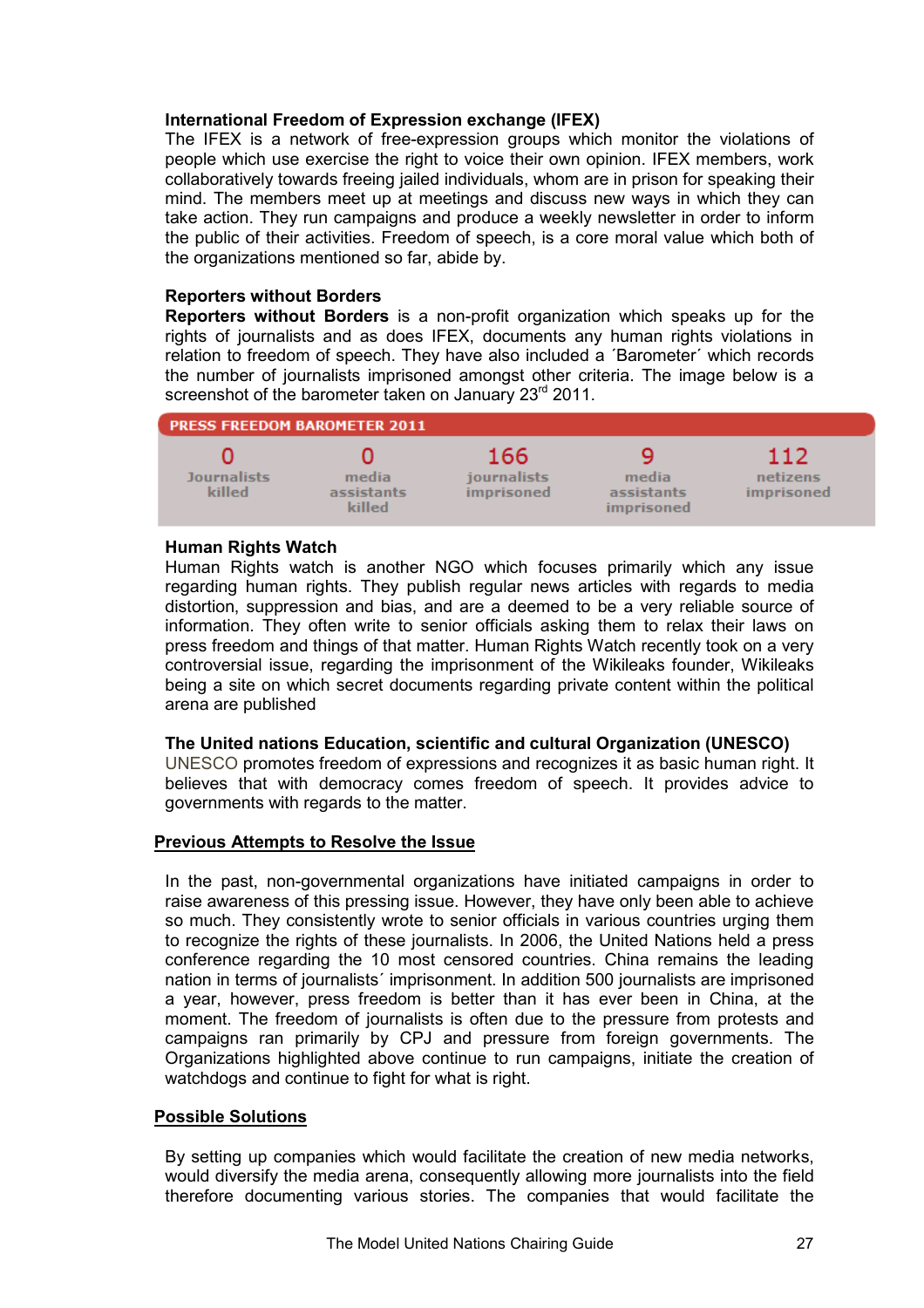creation of such networks would be closely affiliated with watchdogs which would monitor the activities of the government in relation to the journalists of that particular company. The watchdogs and NGO´s would have detailed records and most importantly, accurate and up to date records of the events taking place within the media sphere, allowing them to act promptly against any form of human rights violations carried out by the government, and in time, the governments will hopefully succumb to the constant pressure, and relax their media censorship laws.

#### **Appendices**

The following link contains masses of information with regards to restricted press freedom within China:

• http://www.cfr.org/publication/11515/media censorship in china.html

The CPJ and IFEX are also great places to start as they contain large amounts of reports in relation to the issue at hand:

- <http://cpj.org/>
- [www.ifex.org](http://www.ifex.org/)

This link contains a brief report of what took place during the 2006 United Nation´s conference with regards to media censorship:

• [http://www.un.org/News/briefings/docs/2006/060502\\_Cooper.doc.htm](http://www.un.org/News/briefings/docs/2006/060502_Cooper.doc.htm)

This final link , is one which highlights and concentrates primarily on media bias within the United States:

• <http://www.globalissues.org/article/163/media-in-the-united-states>

#### **Bibliography**

Datong, Li. "A Modern End to Media Suppression | Li Datong | World News |

Guardian.co.uk." *Latest News, Comment and Reviews from the Guardian |* 

*Guardian.co.uk*. Web. 23 Jan. 2011.

<http://www.guardian.co.uk/world/2009/may/19/china-new-media>.

"Freedom of the Press." *United Nations Educational, Scientific and Cultural* 

*Organization*. May-June 2006. Web. 21 Jan. 2011.

<http://portal.unesco.org/ci/en/ev.php-

URL\_ID=24388&URL\_DO=DO\_TOPIC&URL\_SECTION=201.html>.

"Media in the United States — Global Issues." *Global Issues : Social, Political,* 

*Economic and Environmental Issues That Affect Us All — Global Issues*. Web.

23 Jan. 2011. <http://www.globalissues.org/article/163/media-in-the-united-

states>.